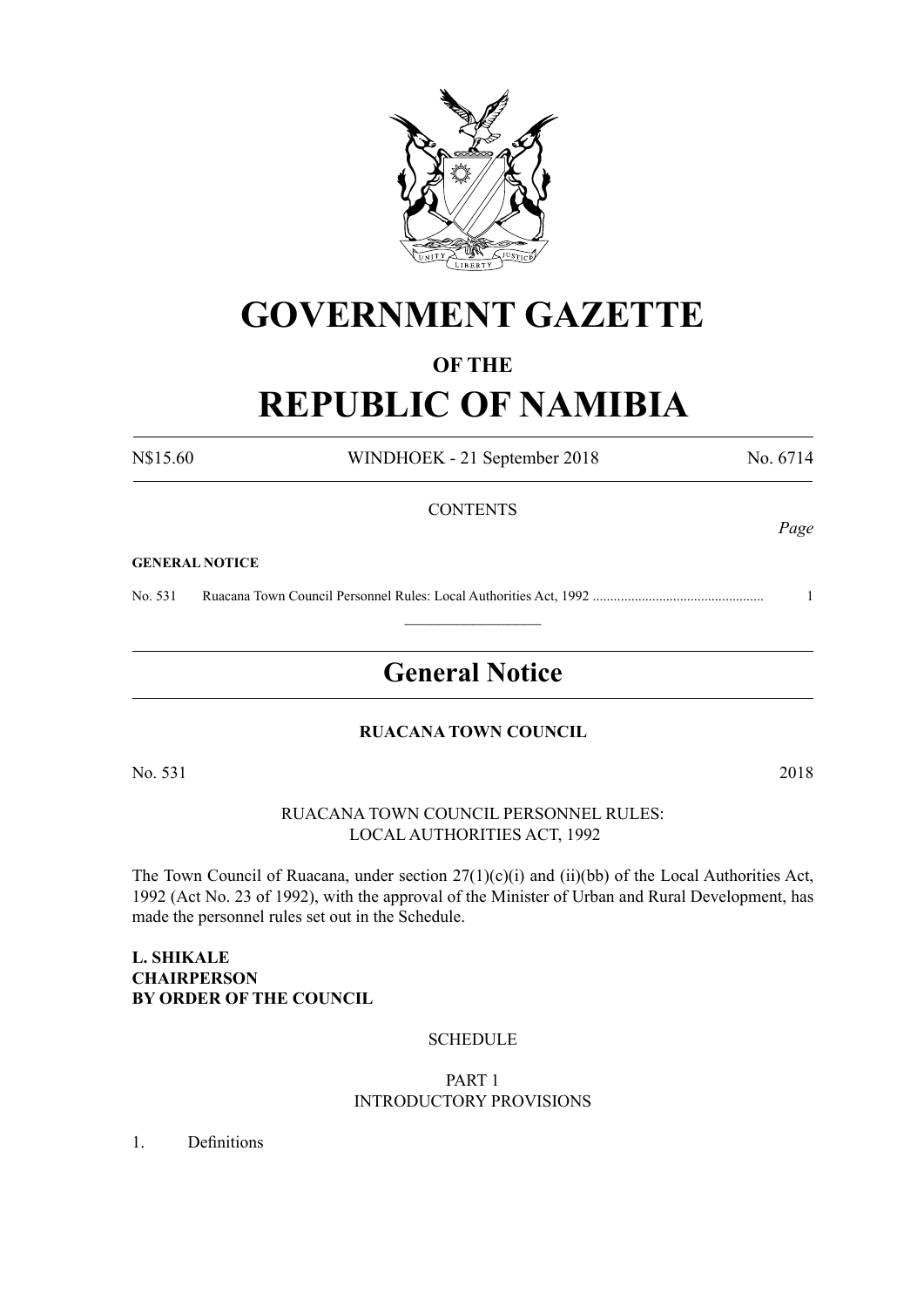# DETERMINATION OF REMUNERATION AND BENEFITS

- 2. Grading system
- 3. Wage structure and grading committee
- 4. Basic Salary<br>5 Calculation of
- Calculation of remuneration
- 6. Advance on salary
- 7. Overtime
- 8. Annual bonus
- 9. Performance bonus
- 10. Housing benefits
- 11. Medical aid fund
- 12. Pension fund
- 13. Motor vehicle allowance
- 14. Transport allowance
- 15. Subsistence and travelling allowance
- 16. Foreign expert
- 17. Acting allowance
- 18. Cellular phone allowance
- 19. Classification of leave
- 20. Vacation leave
- 21. Cancellation, interruption or postponement of vacation leave
- 22. Compulsory vacation leave
- 23. Sick leave
- 24. Special leave
- 25. Maternity leave
- 26. Compassionate leave
- 27. Payment of vacation leave on termination of service

# PART 3

# MISCONDUCT, DISCHARGE AND SUSPENSION

- 28. Discipline<br>29. Guidelines
- Guidelines in dealing with actions that constitutes misconduct
- 30. Type of warnings
- 31. Procedural fairness during disciplinary inquiry
- 32. Substantive fairness during disciplinary inquiry
- 33. Suspension
- 34. Persons conducting disciplinary inquiry
- 35. Appeals

Form A - Charge Sheet

Form B - Notice of Appeal

# PART 1 INTRODUCTORY PROVISIONS

#### **Definitions**

**1.** In these rules, a word or expression to which a meaning has been assigned in the Act has that meaning and unless the context otherwise indicates -

"chief executive officer" means the town clerk of the Council;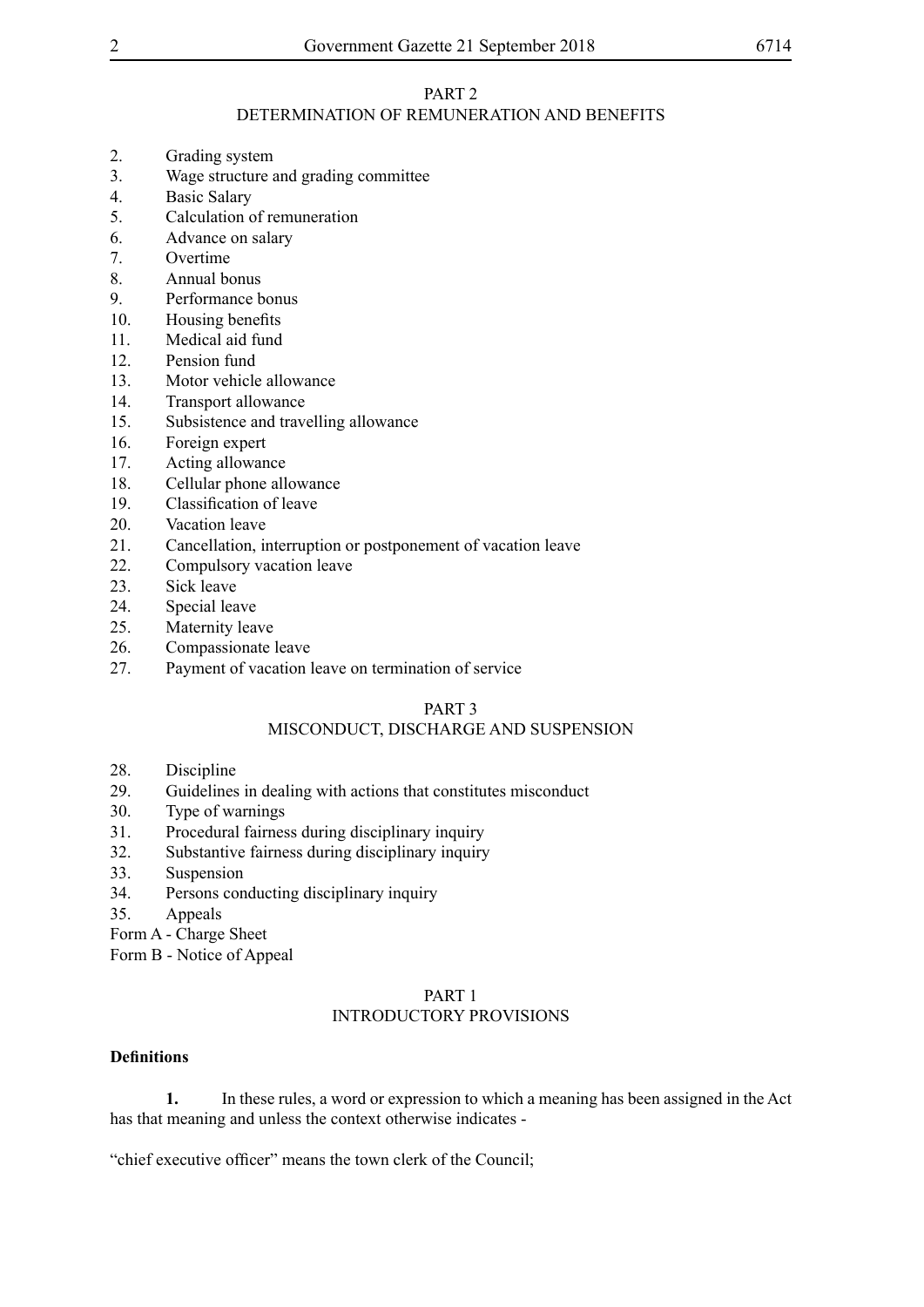"close relative" means a spouse, a child, a parent, a grandparent, a grandchild, a sibling, a sister or brother-in-law, an uncle, an aunt, a cousin, a nephew or a niece of the staff member;

"Council" means the Ruacana Town Council;

"grading committee" means the committee referred to in rule 3(2);

"grading system" means the job grading system referred to in rule 2;

"medical practitioner" means a medical practitioner as defined in section 1 of the Medical and Dental Act, 2004 (Act No. 10 of 2004); and

"the Act" means the Local Authorities Act, 1992 (Act No. 23 of 1992).

# PART<sub>2</sub> DETERMINATION OF REMUNERATION AND BENEFITS

#### **Grading system**

**2.** The Council must, with the approval of the Minister and after consultation with the relevant trade unions, approve a job grading system and determine procedures to grade posts on its fixed establishment.

#### **Wage structure and grading committee**

**3.** (1) The Council must adopt a wage structure and the wage structure must include market related benefits.

(2) After the implementation of the wage structure contemplated in subrule (1), the Council must establish a grading committee to implement the wage structure.

- (3) The grading committee must consist of the following seven members -
- (a) the head of the human resources department as the chairperson of the committee and two representatives from that department;
- (b) two trade union representatives;
- (c) the chief executive officer or a staff member designated by the chief executive officer; and
- (d) a head of department designated by the chief executive officer.
- (4) The grading committee must -
- (a) evaluate job descriptions;
- (b) grade the post in terms of key performance areas; and
- (c) grade the posts created on the establishment of the Council.

#### **Basic salary**

**4.** (1) The Council must pay a basic monthly salary to a staff member into the bank account of the staff member at a banking institution registered in terms of the Banking Institutions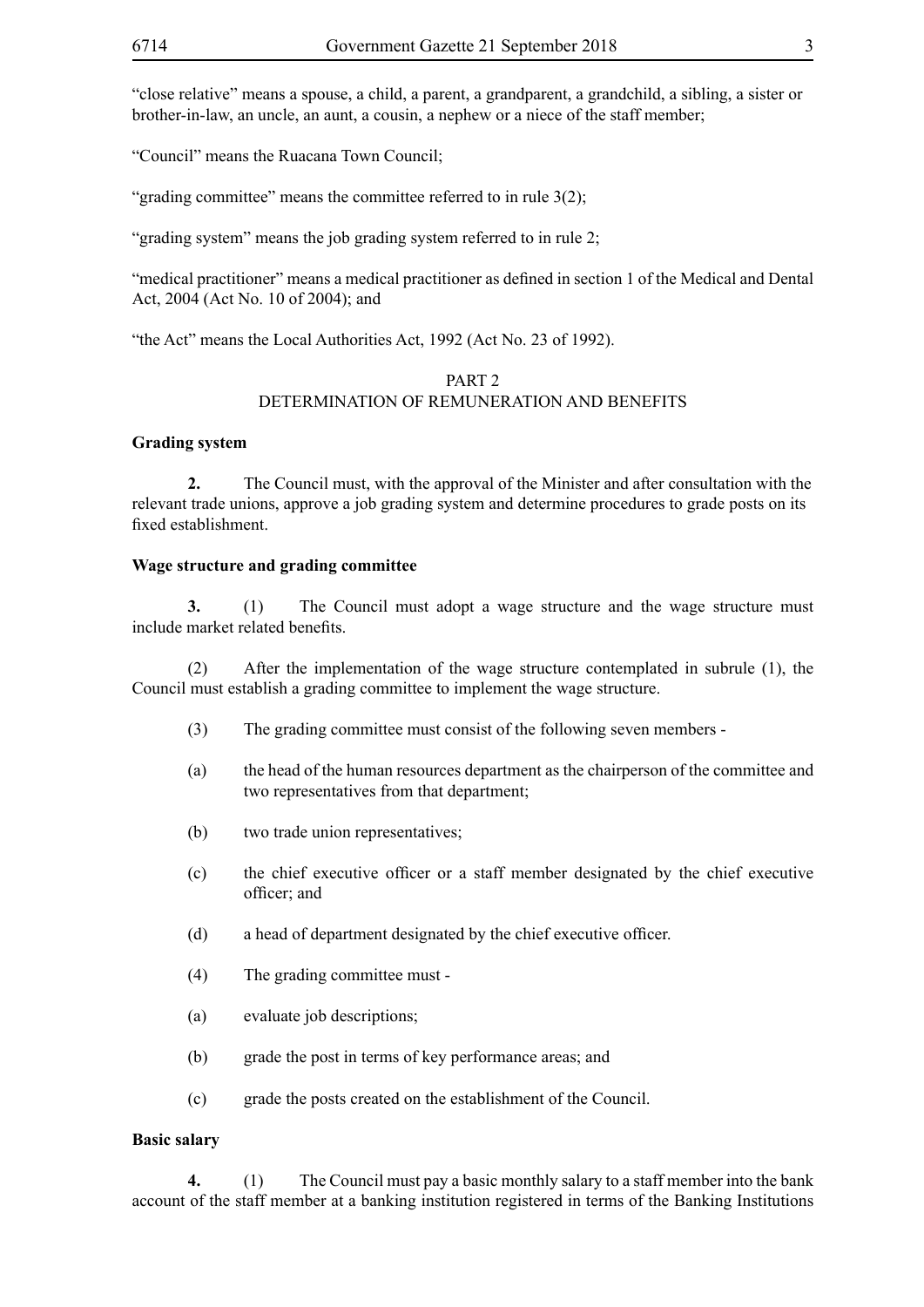Act, 1998 (Act No. 2 of 1998) on the last Friday of every calendar month or where the last day of a calendar month falls on a weekday, on that day, whichever day is the earliest.

(2) For the purpose of subrule (1) the staff member must furnish the human resources department with his or her banking details.

(3) On the termination of service of a staff member, the staff member's final salary must be paid at the end of the month, as prescribed in subrule (1), in which the service is terminated.

 (4) The salaries of staff members are subject to incremental progression as determined by the grading committee.

(5) The grading committee may determine and award rewards to staff members based on performance and the rewards are independent of salary structures or salary notches.

 (6) A salary notch increase is not influenced by any additional qualifications obtained by a staff member unless the staff member successfully applies for a higher position where that qualification is a prerequisite.

 (7) The Council may, after five years of service of a staff member, horizontally adjust the salary of the staff member.

 (8) A salary notch increase must be made by a structural percentile adjustment or across the board percentile adjustment that applies to all staff members.

(9) Where a staff member is paid a salary of a higher scale or notch than the staff member is graded for, the Council must adjust the salary to the correct scale or notch and the staff member and the Council must together agree on how the excess salary paid to that staff member must be paid back to the Council.

(10) Where a staff member is paid a salary of a lower scale or notch than the staff member is graded for, the Council must adjust the salary to the correct scale or notch and the staff member must be paid back the arrears.

#### **Calculation of remuneration**

**5.** The salary of a staff member is calculated in accordance with one of the following methods -

| (a) | Monthly remuneration $=$ annual remuneration<br>12;                                                                              |
|-----|----------------------------------------------------------------------------------------------------------------------------------|
| (b) | Weekly remuneration $=$ annual remuneration<br>52:                                                                               |
| (c) | Daily remuneration $=$ In the case of a staff member who works a five day working<br>week:<br>annual remuneration<br>$250$ ; and |
| (d) | Hourly remuneration $=$ In the case of a staff member who works a five day working<br>week:<br>annual remuneration $X \_1$       |

 250 number of working hours per working day.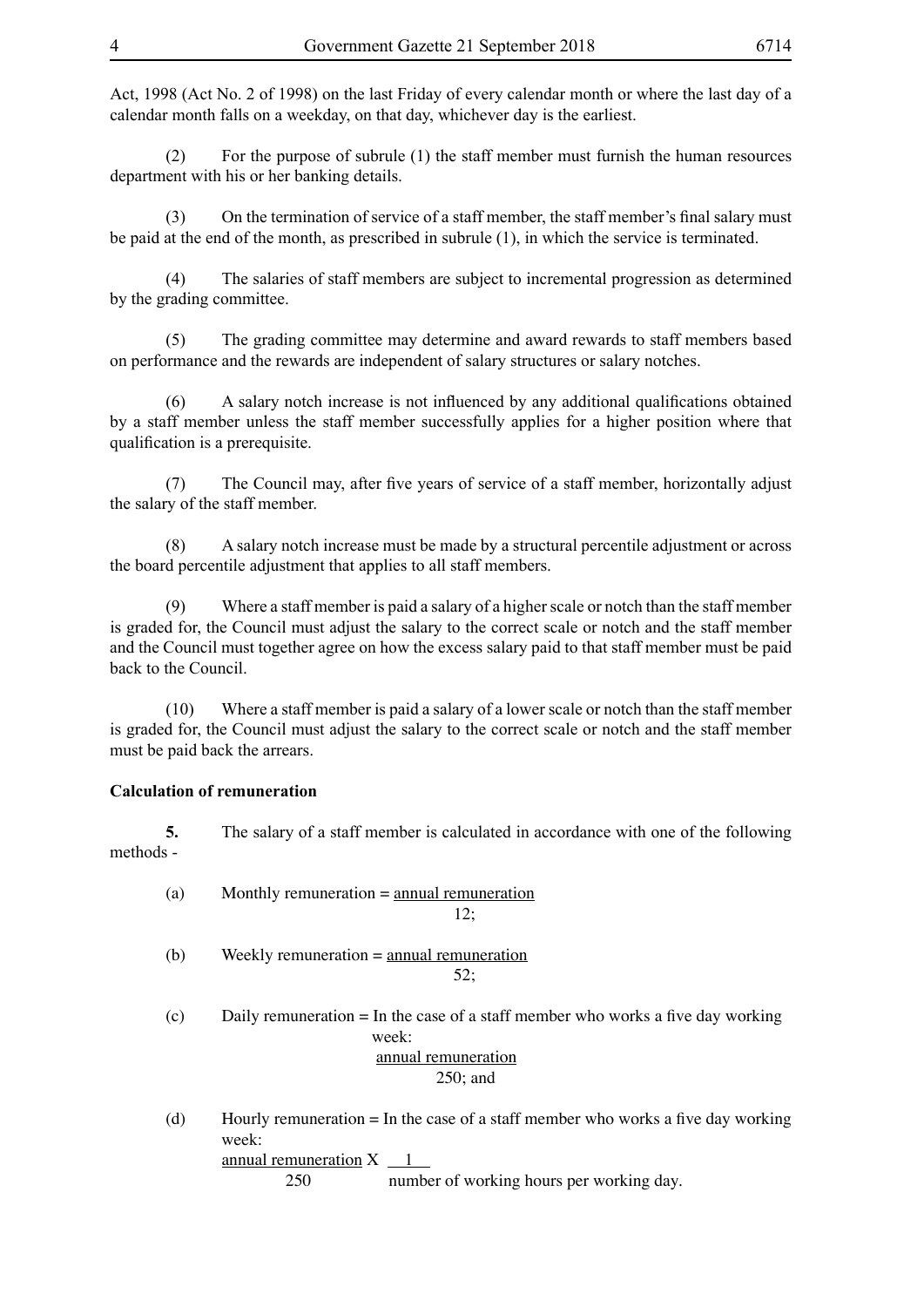#### **Advance on salary**

**6.** (1) Only a permanent staff member qualifies for an advance on his or her salary.

 (2) A staff member must apply to the chief executive officer for an advance on his or her salary and the chief executive officer must consider the application and may approve or not approve the advance, with reasons.

(3) An advance on the salary of the staff member is only payable in the event of a serious illness or death of a close relative or when a staff member is going on leave as contemplated in rule 20(6).

(4) An advance on a salary may not exceed an amount equal to the pro-rata salary earned by the staff member at the date of the application contemplated to in subrule (2).

(5) The same requirements set out in rule 26 regarding proof for compassionate leave apply to the application for an advance in salary.

(6) The Council must recover an advance on a salary by deducting the amount in one instalment at the end of the month following the month in which the advance was approved by the chief executive officer.

#### **Overtime**

**7.** (1) The chief executive officer must on a regular basis assess the workforce and financial state of affairs of the Council and must specify the departments within the Council in which staff members may perform work on an overtime basis.

(2) The annual budget for overtime payments may not exceed 2% of the annual wage or salary budget of the Council.

(3) Staff members on the management level may not receive overtime payments.

(4) A staff member on leave may not be called back to work overtime.

(5) The Council must ensure that proper records are kept of staff members who are working overtime.

#### **Annual bonus**

**8.** (1) An annual bonus or a thirteenth cheque, equal to the monthly basic salary of a staff member, is payable to the staff member at the end of his or her birthday month.

(2) An annual bonus is only payable to a permanent staff member.

(3) An annual bonus received by a staff member is taxable but pension may not be deducted from the bonus.

(4) The chief executive officer does not qualify for an annual bonus where the chief executive officer receives a performance bonus in terms of his or her conditions of service.

#### **Performance bonus**

**9.** The Council may, on the recommendation of the management committee of the Council and with the approval of the Minister, pay a performance bonus to a staff member based on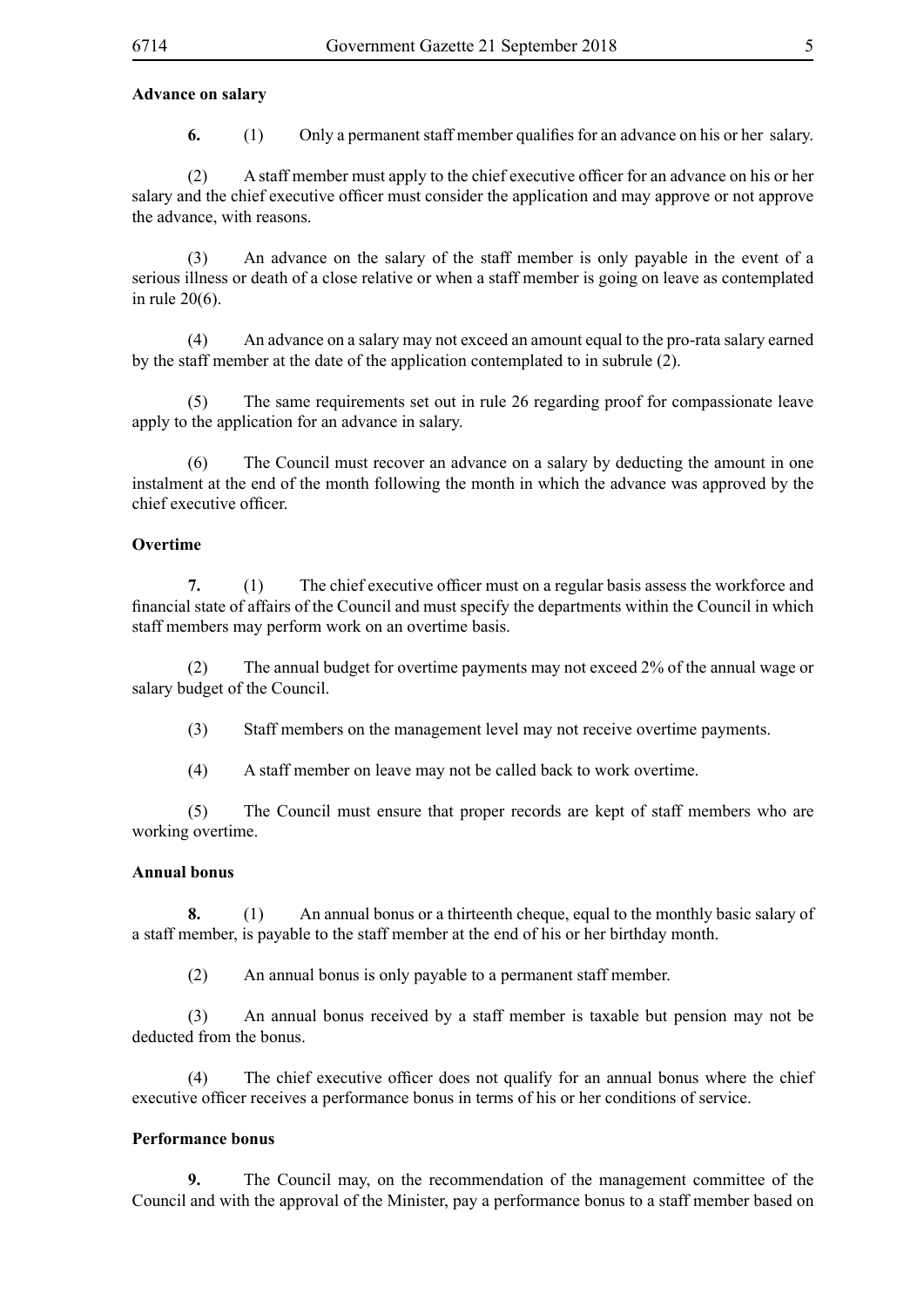his or her grading in terms of the performance management system of the Council or in the case of a chief executive officer in terms of his or her conditions of service.

#### **Housing benefits**

**10.** (1) Subject to this rule, every staff member of the Council is entitled to a housing allowance or subsidy where the staff member owns and occupies a house or leases and occupies a house unless that staff member occupies accommodation provided by the Council.

 (2) A staff member who does not own a house must receive a housing allowance subject to the approval of the Minister from time to time through circulars or ministerial directives and a staff member who owns a house must receive a housing subsidy subject to the approval of the Minister from time to time through circulars or ministerial directives.

(3) The chief executive officer must receive a housing allowance subject to the approval of the Minister from time to time through circulars or ministerial directives but may not receive collateral for the purchasing of a house.

 (4) Subject to the housing schemes contemplated in Part XII of the Act, the Council may upon application by a staff member provide collateral of 20% of the annual pensionable salary of a staff member where the staff member purchases a house.

(5) Any outstanding debt on the collateral must, with consent of the staff member given at the time of signing the guarantee, be recovered from the leave gratuity or the pension benefit of the staff member at resignation, retirement, death or discharge of the staff member from Council.

(6) The staff member must submit proof of a bond or a lease agreement to the human resources department when he or she applies for a housing allowance or subsidy from the Council.

 (7) An exemption from normal tax, wholly or partly, in terms of the housing benefit of a staff member is subject to section 16A of the Income Tax Act, 1981 (Act No. 24 of 1981).

- (8) A staff member who resides in accommodation provided by the Council must pay -
- (a) where he or she occupies a residence with air-conditioning, 4% of his or her basic monthly salary to the Council; or
- (b) where he or she occupies a residence without air-conditioning, 2% of his or her basic monthly salary to the Council.

(9) The staff member who resides in accommodation provided by the Council is responsible for the payment of water or electricity charges in respect of the premises.

(10) The Council may not deduct pension from the housing allowance or subsidy offered by the Council.

(11) The housing allowance or subsidy forms part of calculation of leave gratuity.

#### **Medical aid fund**

**11.** (1) A staff member -

- (a) may apply to become a member of the medical aid of the Council;
- (b) may belong to a medical aid fund of his or her choice; and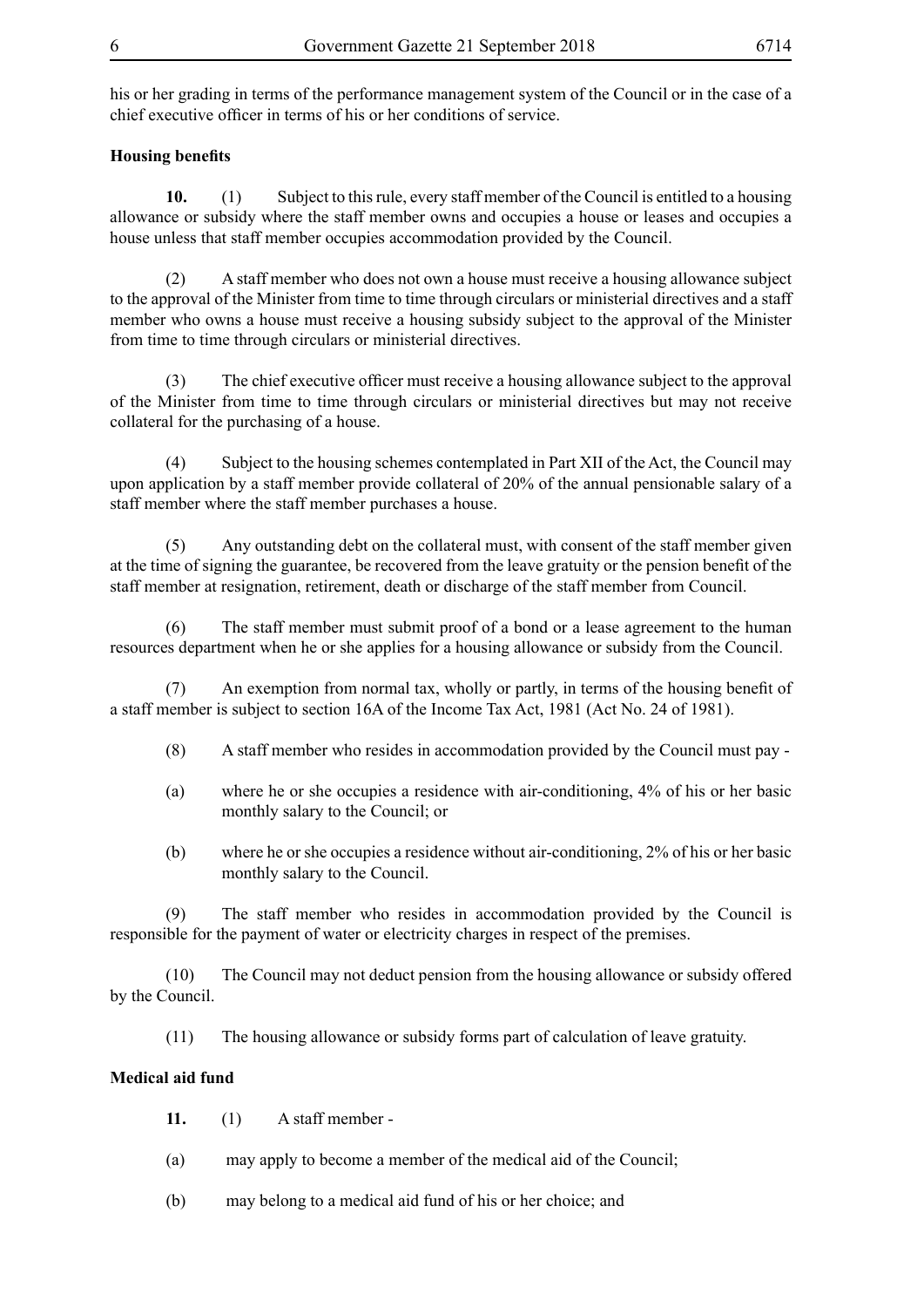(c) may not be forced to be a member of the medical aid fund of the Council.

(2) A staff member must apply on the form obtainable by the Council to indicate his or her intention to be a member of the medical aid fund of the Council.

- (3) The contribution to the medical aid is as follows -
- (a) the Council must contribute a percentage, approved by the Minister from time to time through circular or ministerial directive, of the total monthly contribution in respect of each staff member; and
- (b) a permanent staff member must contribute a percentage, approved by the Minister from time to time through a circular or ministerial directive, of the remaining total of the amount monthly contribution contemplated in paragraph (a) to the medical aid fund.

(4) The Council does not have an obligation to provide medical aid to a retired staff member or a staff member that resigned, except where that obligation was included in a separation agreement between the Council and the staff member.

# **Pension fund**

**12.** The Council must contribute in respect of each permanent staff member an amount equal to 21.7% of the total pension contribution made by the permanent staff members to a pension fund approved by the Council.

#### **Motor vehicle allowance**

**13.** (1) A "specialist staff member" means a staff member registered as a professional in terms of a law and who is performing a professional trade.

(2) The Council must provide motor vehicle allowance to staff members on management level.

 (3) The total annual motor vehicle allowance is subject to the approval of the Minister from time to time through circulars or ministerial directives and is payable in 12 monthly instalments to the following staff members -

- (a) the chief executive officer;
- (b) a head of department; and
- (c) a specialist staff member.

(4) Unless otherwise authorised to do so by the Council in writing, a staff member who benefits from a motor vehicle allowance may not make use of a motor vehicle of the Council.

 (5) Only a permanent staff member may benefit from the motor vehicle allowance scheme.

 (6) Seventy five percent of the motor vehicle allowance awarded is taxable but pension may not be deducted from the allowance.

 (7) A staff member who benefits from the motor vehicle allowance must at all times have a reliable motor vehicle available that will enable the staff member to perform his or her official duties.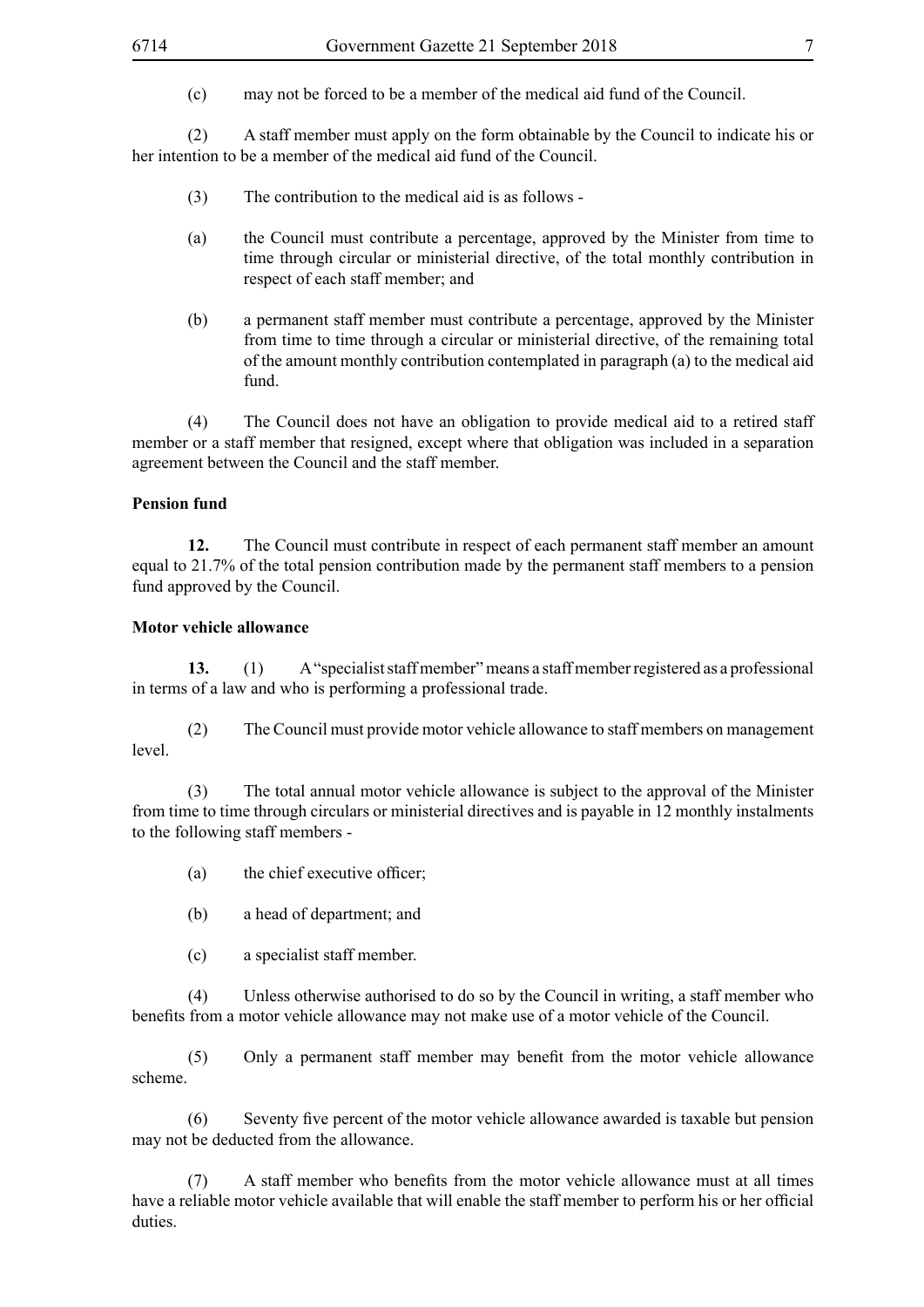(8) The Council may at any time three months after the date of allocation of the motor vehicle allowance, where the conditions specified for the allocation of the allowance are not complied with by the relevant staff member, cancel the allowance in writing.

(9) To qualify for a motor vehicle allowance, the staff member must provide to the Council proof of the purchase of a motor vehicle or where that staff member already owns a motor vehicle the staff member must provide proof of his or her ownership of or the monthly instalment paid for the motor vehicle.

(10) The motor vehicle allowance is linked to the salary of a staff member and it will be reduced proportionately with any leave of absence without remuneration.

(11) The motor vehicle allowance forms part of the calculation of leave gratuity.

# **Transport allowance**

**14.** (1) The Council must pay a monthly transport allowance, subject to the approval of the Minister from time to time through circulars or ministerial directives, to every permanent staff member except to staff members who benefit from the motor vehicle allowance.

(2) The transport allowance is linked to the salary of a staff member and is reduced proportionately against any leave taken without remuneration.

(3) The transport allowance is taxable but the Council may not deduct pension from the allowance.

(4) The transport allowance forms part of the calculation of leave gratuity.

#### **Subsistence and travelling allowance**

**15.** (1) Where the Council requires or directs a staff member to travel on official business outside the borders of the Town of Ruacana, the Council must pay to that staff member a subsistence and travelling allowance at the daily rate in accordance with the latest P.S.M Circular as follows -

- (a) to the chief executive officer a subsistence and travelling allowance equivalent to that of a Director in the P.S.M. Circular;
- (b) to a head of department a subsistence and travelling allowance equivalent to that of a Deputy-Director in the P.S.M. Circular; and
- (c) to a staff member a subsistence and travelling allowance equivalent to that of a staff member in the P.S.M. Circular.

 (2) The Council must ensure that the delegation on an official trip does not exceed three staff members unless otherwise approved by the Minister.

(3) The Council must limit the use of the subsistence and travelling allowance to necessary official trips only.

 (4) All official trips outside the borders of Namibia may only be undertaken with the approval of the Minister.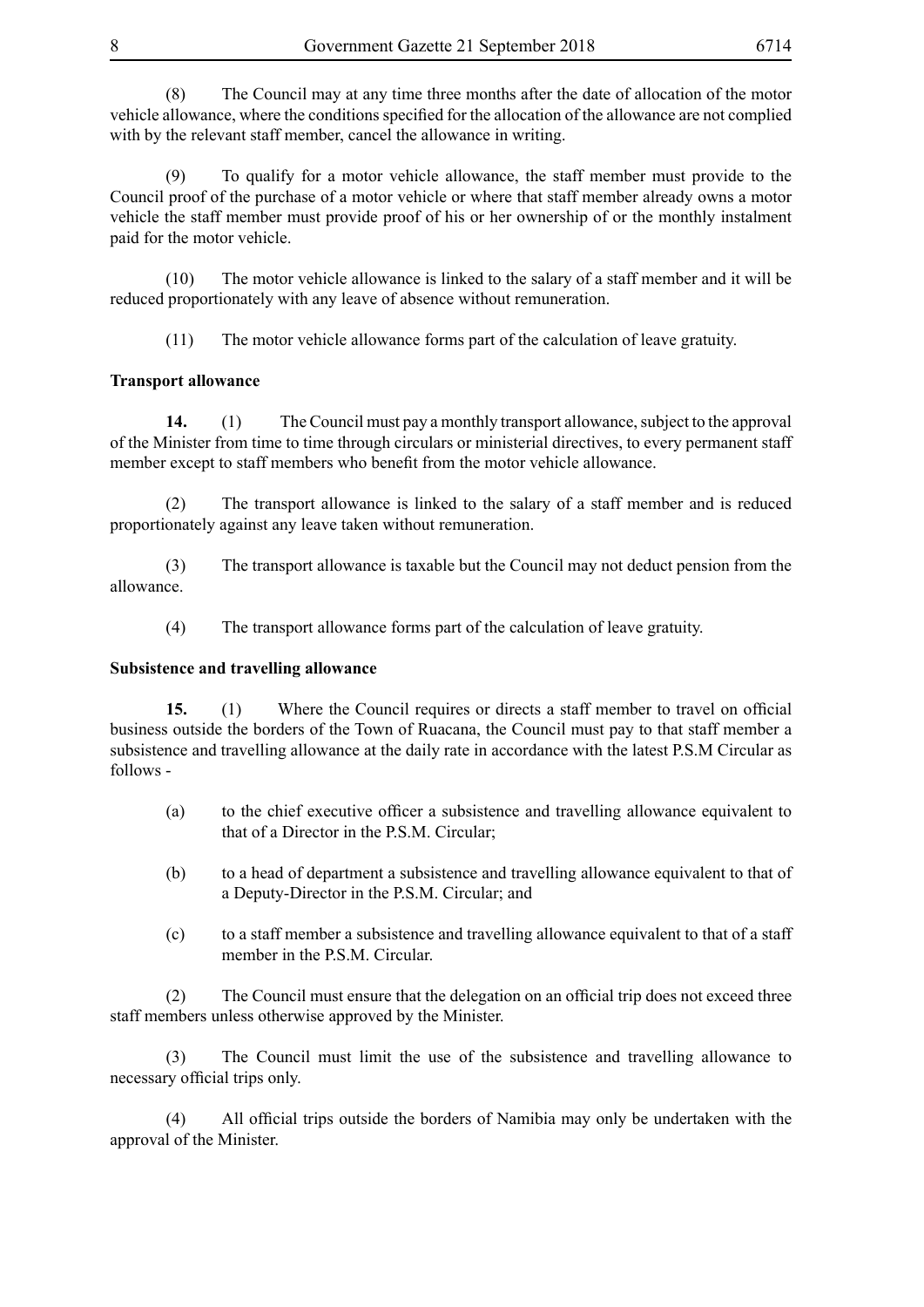#### **Foreign expert**

**16.** (1) For the purposes of this rule, "foreign expert" means a person who is not a Namibian citizen or does not have permanent residence but has expert knowledge or expertise in a field where there is a lack of knowledge or expertise in Namibia.

 (2) The Council may, in line with the affirmative action laws and policies of Namibia, appoint a foreign expert to train staff members of the Council in a field where there is a lack of knowledge or expertise in Namibia or may appoint a foreign expert on a contract basis as a staff member of the Council.

(3) The Council may assign a staff member as an understudy to a foreign expert who is appointed on contract basis.

(4) A foreign expert appointed in terms of this rule must at the end of every term of appointment furnish a report to the Council denoting the progress of all the understudies assigned to the foreign expert.

#### **Acting allowance**

**17.** (1) A staff member may not claim extra remuneration from the Council for performing additional duties beyond his or her job description unless the Council has entered into a written agreement with a staff member for him or her to perform duties in an acting capacity.

(2) The management committee or the chief executive officer in terms of the powers delegated to him or her in terms of the Act may appoint a staff member to act in a higher post for a period not exceeding three months.

(3) The management committee or the chief executive officer may only extend the acting period of a staff member after the first three months have lapsed, once more with a further period not exceeding three months.

(4) The Council must pay an acting allowance to an acting staff member equal to the difference between the basic monthly salary of the acting staff member and the minimum notch of the basic monthly salary of the post in which the staff member is acting.

(5) A staff member appointed in an acting position is not entitled to any allowances, special conditions of service or any other form of remuneration linked to the higher position.

(6) The acting allowance is not paid to the acting staff member where that staff member is absent for a continuous period in excess of 30 days.

(7) An acting allowance is not payable in the circumstances where the staff member in the higher position is on leave, on a course of study or on suspension.

 (8) The management committee or the chief executive officer may not retrospectively appoint a staff member in an acting position.

(9) An acting allowance does not form part of the calculation of leave gratuity upon the resignation, retirement, death or the discharge of the staff member who is in an acting position.

(10) The Council must take all necessary steps to ensure that the vacant position for which a staff member is acting is filled as soon as possible.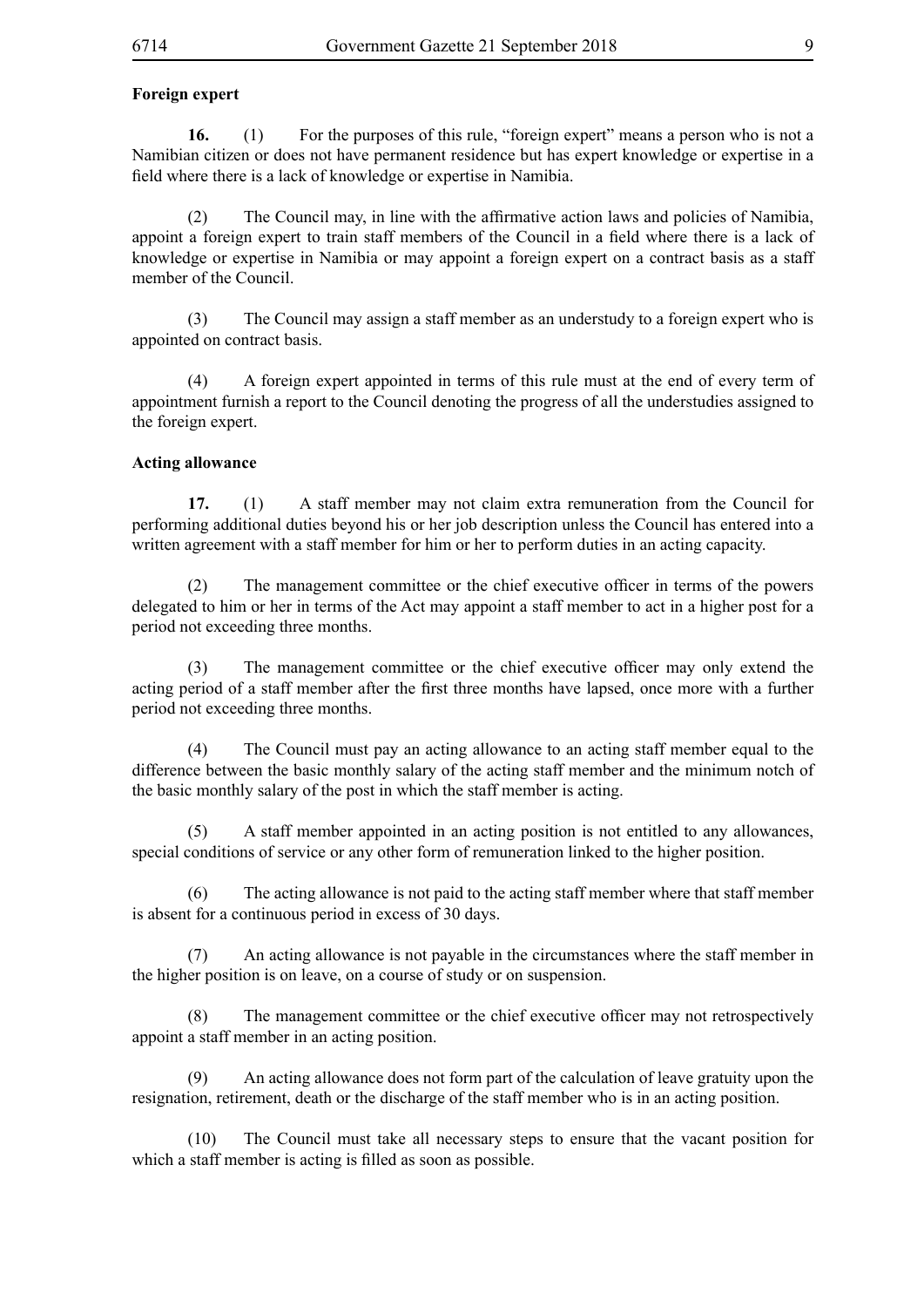#### **Cellular phone allowance**

- **18.** (1) The following staff members qualify for a cellular phone allowance -
- (a) the chief executive officer;
- (b) a head of department; and
- (c) staff members recommended by the chief executive officer, with approval of the management committee of the Council and the Minister.

(2) The Council must purchase a cellular phone of a value approved by the Minister from time to time through circulars or ministerial directives or make the cellular phone available to the staff member.

(3) A cellular phone purchased by the Council and allocated to a staff member remains the property of the Council and the cellular phone must be returned to the Council in good repair when the relevant staff member becomes disqualified from receiving a cellular phone allowance or where the service of that staff member is terminated.

(4) A staff member to whom a cellular phone is allocated must at all times take proper care of the cellular phone.

(5) A staff member to whom a cellular phone is allocated must keep that cellular phone with him or her during working hours and make the cellular phone number of that cellular phone available to the Council and to the public when requested.

(6) The Council must pay the relevant contract charges relating to the cellular phone and pay the monthly airtime charges as approved by the Minister from time to time through a circulars or ministerial directives.

(7) The Council must settle the amount paid for the cellular phone, the contract fees and the airtime with the relevant service providers and no amount in this regard may be paid out to the staff member concerned.

(8) The cellular phone allowance does not form part of the salary of the staff member.

 (9) The cellular phone allowance is only allocated for official purposes and is not payable during a period of unpaid leave.

#### **Classification of leave**

- **19.** (1) The categories of leave within the Council are as follows -
- (a) vacation leave with or without remuneration;
- (b) sick leave;
- (c) special leave with or without remuneration;
- (d) maternity leave;
- (e) one-year full time study leave; and
- (f) compassionate leave.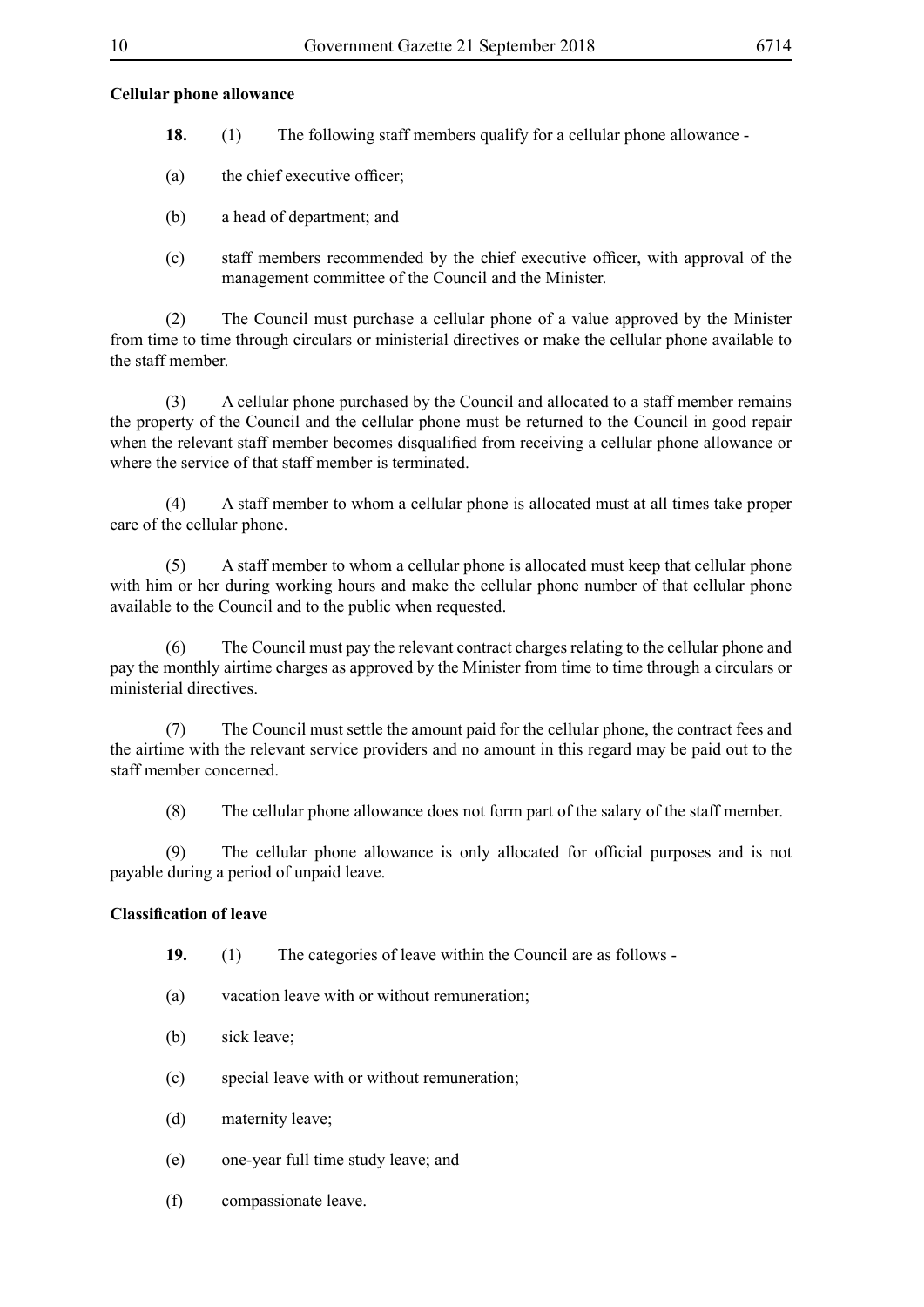(2) The granting of leave by the Council classified under subrule (1) does not influence the granting of a leave classified under any other rule, except where it is specifically otherwise provided for.

- (3) A staff member must -
- (a) at least five working days before he or she intends to take leave, apply for leave on the form obtainable from the Council and submit the application to the relevant head of department for approval; and
- (b) when it is impossible to apply for leave as contemplated in paragraph (a), apply for leave not later than two working days after he or she has returned from the leave taken, subject to the staff member having acquired prior verbal approval of his or her head of department.

(4) The Council or the relevant head of department may approve or not approve the leave applied for as contemplated under subrule (3), depending on the grounds for leave applied for and the work commitment of the staff member.

(5) When application for leave has been approved the head of department must forward the application form to the human resources department.

(6) The human resources department must record the leave taken by every staff member.

 (7) The record kept in terms of subrule (6) must be available during office hours for inspection by the staff member.

(8) Where the Council erroneously grants more leave than the staff member is entitled to, the Council may after informing the staff member of the error deduct the number of excess leave days granted from the leave days which stand to the credit of the staff member or which may in future accrue to that staff member.

#### **Vacation leave**

**20.** (1) The Council must grant 25 working days leave with full remuneration to a staff member in respect of each period of 12 consecutive months for which the staff member is in the service of the Council.

(2) Every staff member must take at least 18 days of vacation leave after a leave cycle has lapsed, but the period of leave must be reduced by the number of days which the staff member is granted occasional leave on full remuneration during the relevant preceding leave cycle.

(3) The Council may not except in an emergency require or permit a staff member to perform work during vacation leave taken by the staff member.

 (4) Where a staff member works five days a week from Monday to Friday, a workday constitutes a day within that five-day week and leave taken does not include Saturdays, Sundays and public holidays.

(5) Where a staff member shows good reason for his or her intention to take vacation leave without remuneration, the Council may grant the leave for a period not exceeding 60 working days in a leave cycle.

(6) The Council may pay to a staff member an advance on the salary where the leave is for a period of not less than 10 consecutive working days and this rule applies to staff members that works five days a week.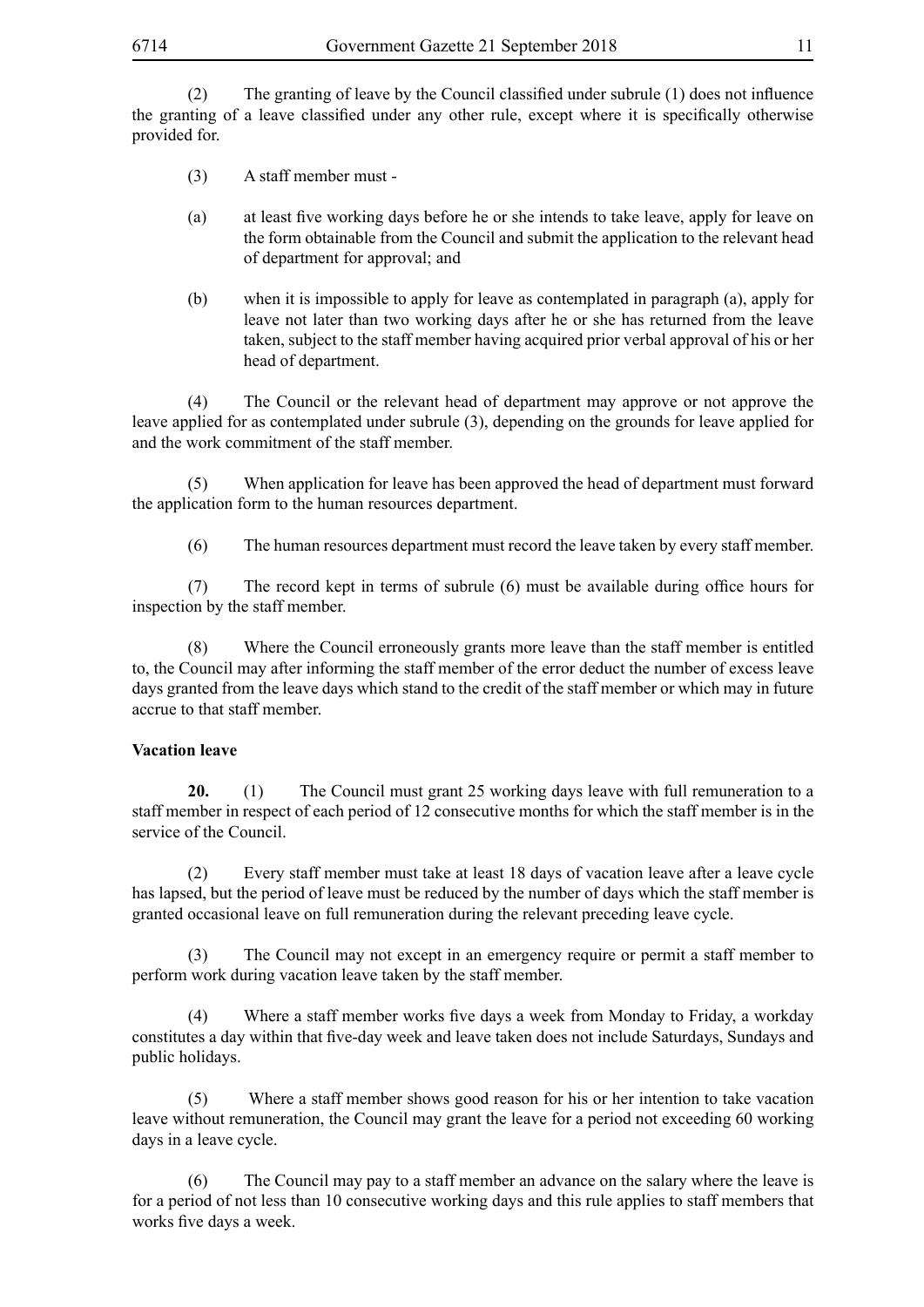(7) Subject to subrule (6), the staff member concerned must request the payment of an advance on the salary not later than one week before the staff member's last working day before the commencement of his or her leave.

(8) When making an advance payment under subrule (7), the Council may not pay more than 50% of the monthly net salary earned by the staff member during the month the staff member applied an advance.

# **Cancellation, interruption or postponement of vacation leave**

**21.** (1) A staff member may not accumulate paid vacation leave days in excess of 60 days leave.

(2) Vacation leave days with remuneration in excess of 60 days lapses after a leave cycle.

(3) Despite subrule (2), a staff member is granted an additional four months after the lapse of the leave cycle in which he or she may take the leave in excess of the leave contemplated under subrule (1).

(4) The Council may not grant leave to a staff member that runs concurrently with any period of sick leave granted in terms of these rules or with a period of notice of termination of service.

(5) Where in an emergency the Council cancels, postpones or interrupts the vacation leave of a staff member, the Council must -

- (a) compensate the staff member for expenses irrecoverable by the staff member for commitments incurred by the staff member before the staff member was notified of the cancellation, postponement or interruption; and
- (b) where the staff member was required to travel in order to resume duty, pay the travelling expenses of the staff member and the staff member is regarded as being on duty while travelling.

 (6) The Council must confirm the cancellation, postponement or interruption of vacation leave in writing.

(7) Where the Council refuses an application for vacation leave or cancels, postpones or interrupts vacation leave, the Council must record the reasons for the refusal, cancellation, postponement or interruption of vacation leave in the leave register.

(8) Where the Council has refused, postponed or cancelled vacation leave, the Council must credit the number of vacation leave days remaining to the staff member and that staff member must take that leave within 12 months from the date of crediting.

# **Compulsory vacation leave**

**22.** The Council may require a staff member who has more than 60 days vacation leave to his or her credit to take leave for the days that are in excess of the provided 60 days during a period determined by the staff member and the Council.

#### **Sick leave**

**23.** (1) For the purposes of this rule "incapacity" means inability to work resulting from an illness or injury.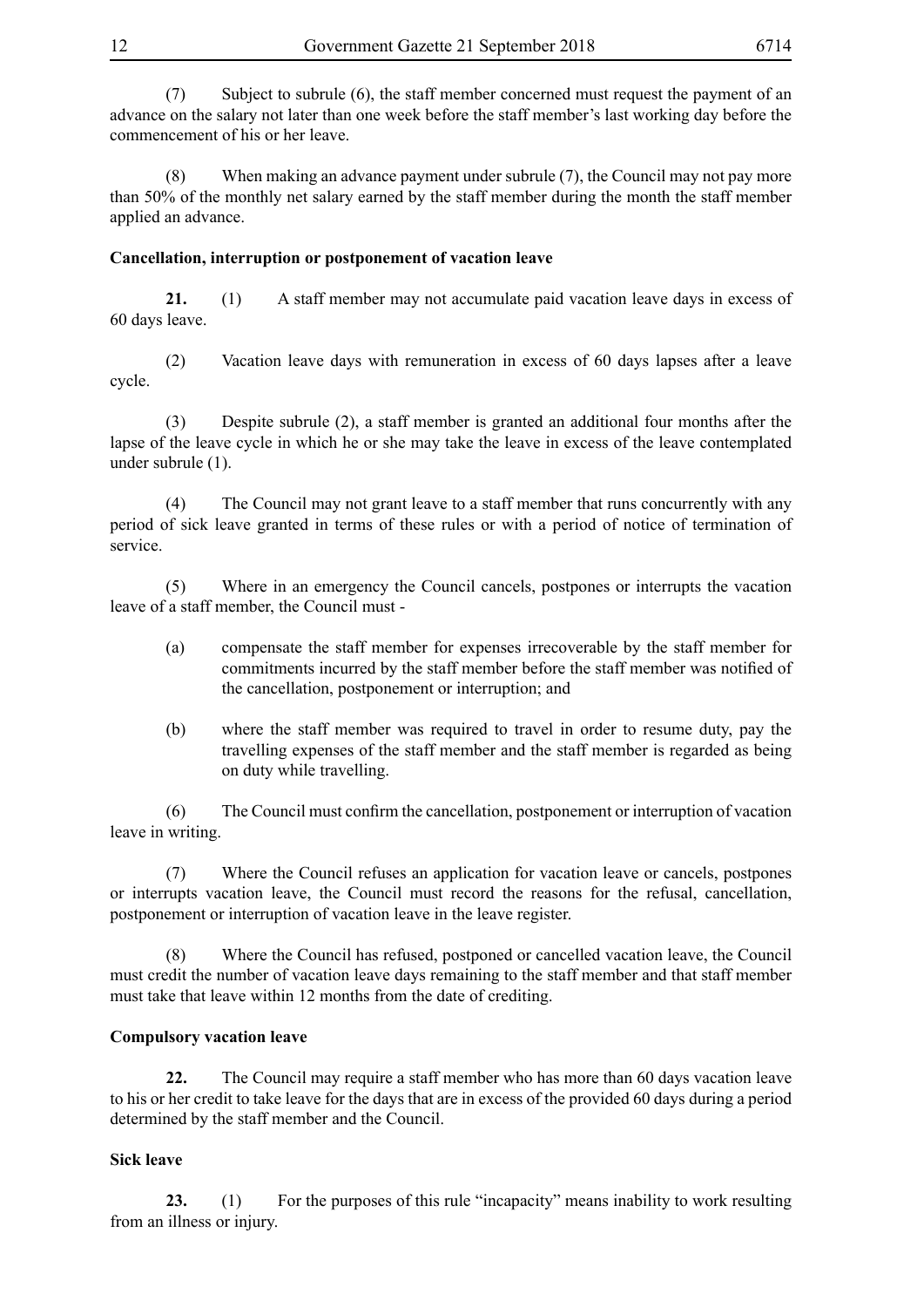(2) Despite the definition for "incapacity" in subrule (1), the Council may regard alcoholism or an addiction to an intoxicating substance as incapacity and may -

- (a) grant to a staff member sick leave with full remuneration; or
- (b) where a staff member is on probation, terminate in accordance with applicable laws his or her service upon diagnoses by a medical practitioner of alcoholism or addiction to an intoxicating substance.

(3) Subject to subrule (4) and the conditions of service applicable to a staff member on the day immediately before the commencement of these rules, the Council must grant sick leave to every staff member who is absent from work through incapacity on the basis of 120 working days in aggregate on half remuneration during each period of 36 consecutive months, in this rule referred to as the "sick leave cycle".

 (4) Sick leave accrues to a staff member from the first day of a sick leave cycle as follows -

- (a) for the first year of service, four days sick leave on full remuneration and four days sick leave on half remuneration may be granted to a staff member for every completed month of service; and
- (b) after the first year of service and the accrual of sick leave, the full complement of the sick leave accrued may be granted to the staff member.

(5) Sick leave lapses at the end of the sick leave cycle and is not transferable to the next sick-leave cycle.

- (6) Despite subrule (5) -
- (a) one day accumulated sick leave with full remuneration for every eight days sick leave with full remuneration not used by the staff member by the end of the former sick leave cycle, must be transferred to the next sick leave cycle;
- (b) one day accumulated sick leave with half remuneration for every eight days sick leave with half remuneration not used by the staff member by the end of the former sick leave cycle, must be transferred to the next sick leave cycle.

(7) Where a staff member is absent from service through incapacity for a period of more than two consecutive days, sick leave may be granted to the staff member only if he or she furnishes to the Council a certificate of incapacity by a medical practitioner in which the nature of the incapacity is described, it is declared that the staff member is unable to perform his or her official duties and which indicates the period necessary for recovery.

 (8) Despite subrule (7), the Council may require the staff member to submit a certificate of incapacity for a period of less than two consecutive days sick leave taken.

 (9) Despite subrule (7) and (8), the Council may where it is satisfied that the absence of the staff member was in good faith due to incapacity and that good reasons exist why a certificate of incapacity was not submitted, exempt that staff member from the submission of the certificate in respect of a continuous period of sick leave, not exceeding 14 consecutive days.

 (10) The Council may require a staff member who applied for sick leave to subject him or herself to a medical examination by a medical practitioner of the choice of the Council and where the certificate of incapacity differs significantly from the diagnoses of the chosen medical practitioner,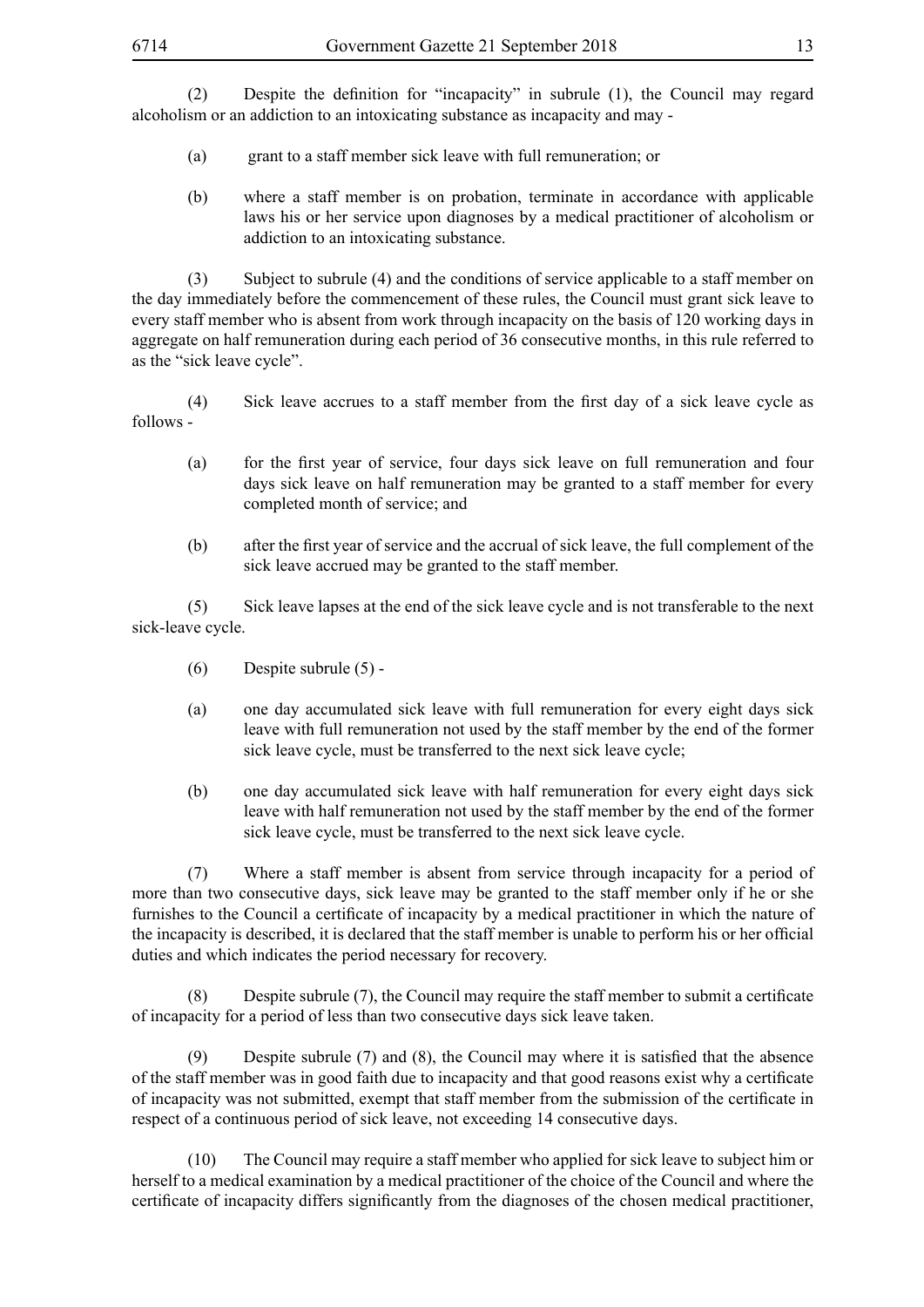the Council may cancel or withdraw the sick leave granted to a staff member and replace it with vacation leave with or without remuneration, where vacation leave is available.

(11) The Council may on application by a staff member, where the staff member becomes incapacitated during his or her vacation leave, convert that portion of the vacation leave of the staff member into sick leave, on condition that the staff member submits a certificate of incapacity by a medical practitioner in terms of this rule.

(12) The Council may, on application by a staff member, grant vacation leave to the staff member where the staff member has sufficient vacation leave to his or her credit, where sick leave was granted with no remuneration or with half remuneration.

(13) Nothing in this rule precludes a staff member from leaving the service of the Council on the grounds of ill health before any period of sick leave has been granted.

(14) In the instance where the medical practitioner appointed by the Council declares a staff member medically unfit the Council may terminate the service of that staff member from the date on which the staff member is so declared to be medically unfit.

(15) On the commencement of these rules every staff member retains the existing sick leave of the former three-year sick leave cycle under his or her former conditions of service with the Council, where applicable.

#### **Special leave**

**24.** (1) The Council may, subject to the conditions as it may determine, grant special leave of up to 21 days for each 12 month cycle to a staff member who -

- (a) is selected by a recognised non-professional sports association to
	- (i) take part as a member of an organised sports group in a sports tour outside Namibia whether as competitor, coach or manager;
	- (ii) represent Namibia, as a competitor, coach or manager at an international sporting event in Namibia; or
	- (iii) accompany a foreign national team visiting Namibia, as a representative of the Namibia sports association organising the tour;
- (b) is absent from duty as a result of isolation on medical instructions where he or she was in contact with a person who has contracted or is suspected of having contracted an infectious disease;
- (c) is arrested or has to appear before a court on criminal charge and he or she is subsequently acquitted or the charge is withdrawn;
- (d) is subpoenaed as witness in proceedings before a court of law, a commission of enquiry, tribunal or body established by law; or
- (e) has to study and sit for an examination approved by the Council, but the special leave under this paragraph -
	- (i) may not be taken more than 60 days before examination;
	- (ii) may be granted only once for each paper approved and for each subject;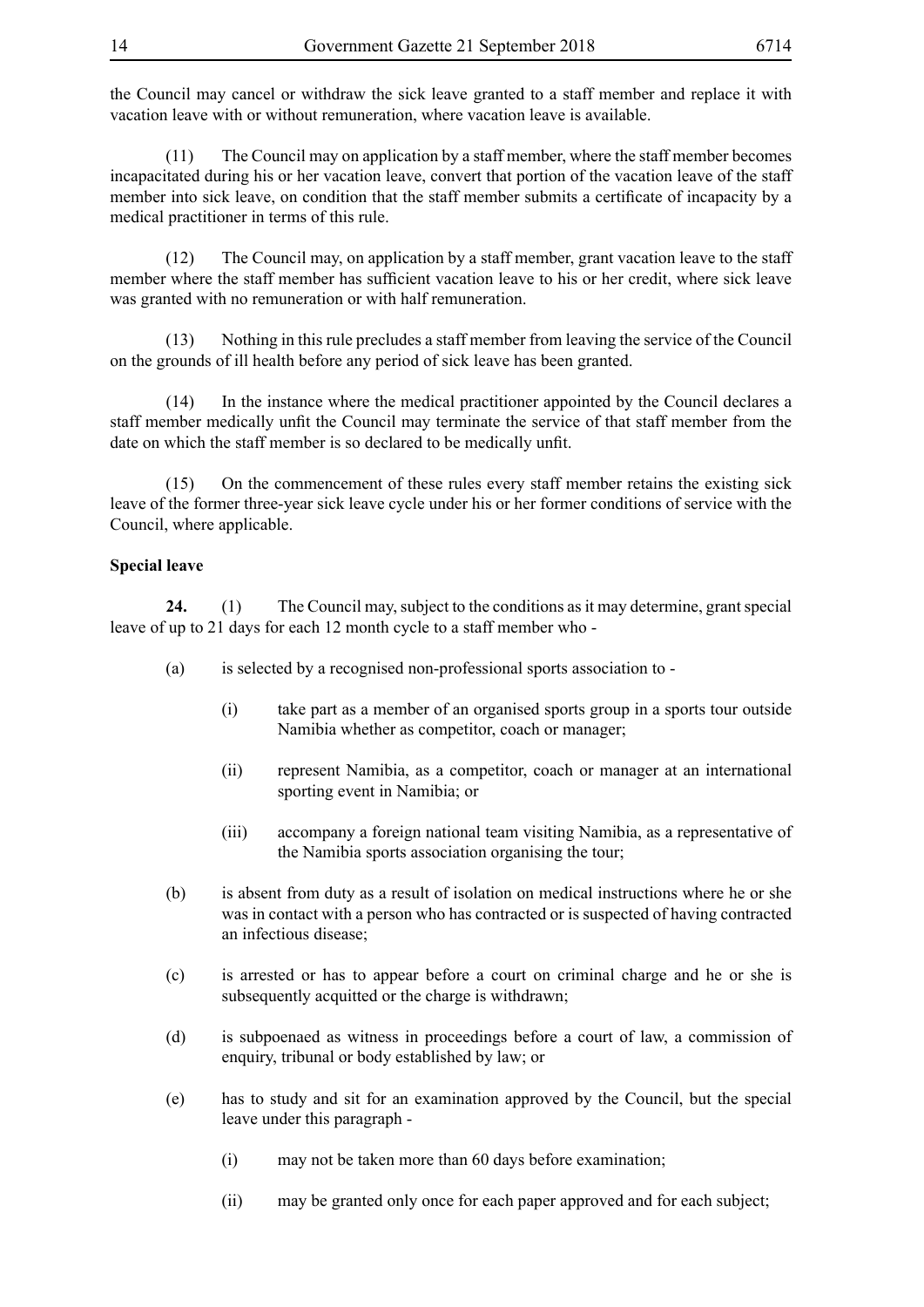- (f) has no vacation leave to his or her credit and the Council is satisfied that due to special circumstances not otherwise referred to in these rules, special leave should be granted to him or her;
- (g) is appointed as a board member of a company in which the Government holds shares or a professional body established by law for board meetings and conferences;
- (h) is attending a congress, seminar, conference or workshop on behalf of the Council; or
- (i) is unable to perform his or her duties on account of an accident to which the laws providing for employees compensation provides for.

(2) Every staff member who applies for special leave must, in support of his or her application, submit a certificate or written reasons or other proof as may be required by the Council.

#### **Maternity leave**

**25.** (1) The Council must grant to a female staff member who has completed six months continuous service with the Council, with a view to her confinement, at least four weeks of maternity leave before the expected date of her confinement and at least eight weeks after the date of confinement.

 (2) The date of confinement mentioned in subrule (1), must be certified by a medical practitioner.

(3) Maternity leave is taken with basic benefits but without a basic salary.

(4) A female staff member who has been granted maternity leave may not be deprived of any right, except the right to basic salary for the period of maternity leave, that has vested in her by virtue of her conditions of service directly before the date on which her maternity leave commences and the rights continue as if her service is uninterrupted during the maternity leave granted to her.

(5) The monthly contribution towards the pension fund and the medical aid fund of a female staff member is suspended during the maternity leave granted to her until the staff member resumes service.

(6) In so as far as these rules are more advantageous to a staff member than the labour law, these rules have precedence otherwise these rules are subject to the labour law.

#### **Compassionate leave**

**26.** (1) The Council may on application by a staff member grant compassionate leave with full remuneration of not more than 10 days in one 12 month cycle.

(2) Compassionate leave is granted to a staff member where a close relative of the staff member has died or where a close relative of the staff member has fallen ill with a serious illness and the member has to personally attend to the close relative.

(3) A staff member must apply for compassionate leave on the form provided by the Council and must together with the application -

(a) in the case where a close relative of the staff member has died, submit a copy of the death certificate of the deceased close relative;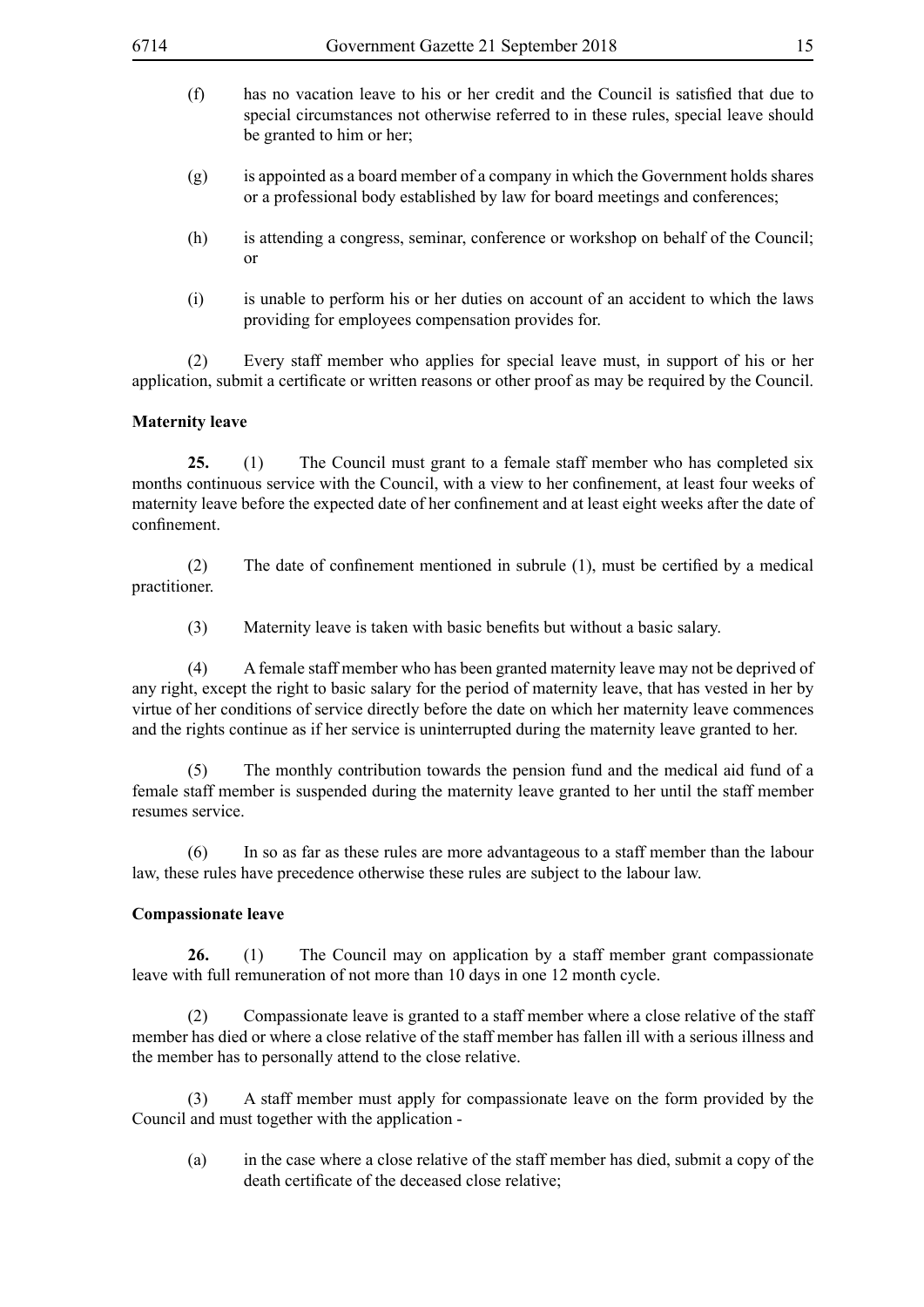(b) in the case where a close relative has fallen ill with a serious illness, submit a certificate by a medical practitioner treating the close relative in which certificate the medical practitioner names the serious illness and states why the staff member must personally attend to the close relative.

(4) Compassionate leave lapses at the end of a 12 month cycle and is not transferable to the next 12 month cycle.

(5) The compassionate leave cycle starts on 1 January and ends on 31 December on which day the compassionate leave for that cycle lapses.

(6) Compassionate leave does not form part of vacation leave and is not paid out to a staff member on termination of his or her service.

#### **Payment of vacation leave on termination of service**

**27.** (1) Where a staff member dies while he or she is in the service of the Council the Council must pay to the estate of the staff member the value of the vacation leave with full remuneration to the credit of the staff member at the date of his or her death, which vacation leave days may not exceed 60 days.

(2) Where the service of a staff member with the Council is terminated, the Council must pay to that staff member the value of the vacation leave with full remuneration to the credit of the staff member at the date of the termination of the staff member, which leave days may not exceed 60 days.

#### PART 3 MISCONDUCT, DISCHARGE AND SUSPENSION

#### **Discipline**

**28.** (1) This Part must be read with section 29 of the Act.

 (2) In this Part, the term "staff member" includes the chief executive officer and a head of department and -

- (a) the reference to "the management committee" must be construed as a reference to the "chief executive officer", where the power to discharge staff members has been delegated to the chief executive in terms of section 29(2)(a) of the Act; and
- (b) the reference to "the management committee" must be construed as a reference to "the Council" where the staff member is the "chief executive officer" or a "head of department".
- (3) In terms of section 29(1) of the Act -
- (a) the Council may discharge the chief executive officer with the prior approval of the Minister;
- (b) the Council may discharge a head of department; and
- (c) the management committee of the Council may discharge staff members other than the chief executive officer and the head of department.
- (4) The Council, the management committee and the chief executive officer must -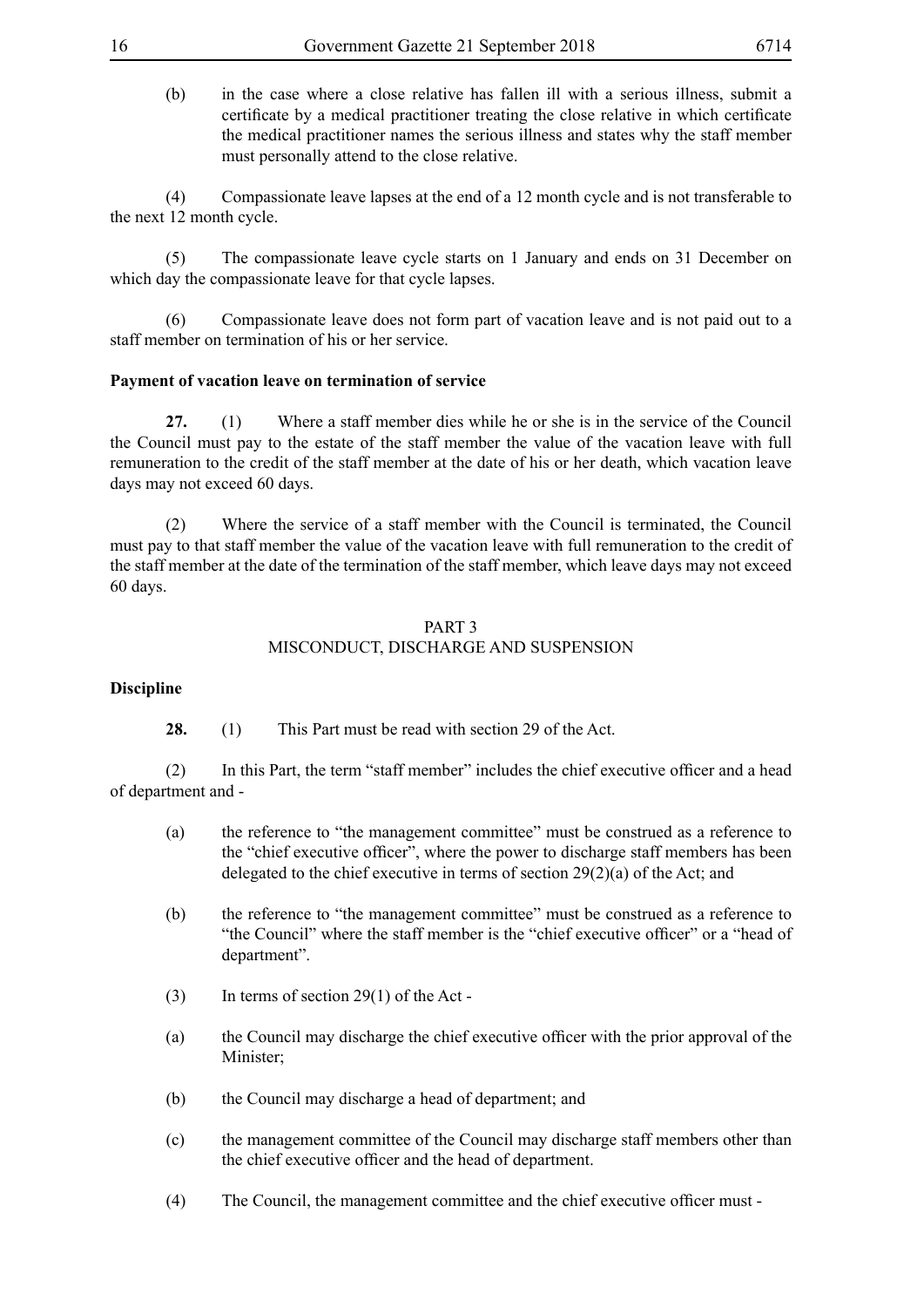- (a) discipline the staff members of the Council;
- (b) ensure that the rules of substantive fairness and procedural fairness are applied consistently and fairly; and
- (c) inform the staff members of the Council of the disciplinary rules and possible actions which can be taken.

(5) A staff member must perform his or her duties with the necessary diligence and dedication and he or she must behave in a proper manner towards the Council, other staff members and the customers of the Council.

(6) The conditions of service, the relevant labour laws and the relationship of trust between the staff member and the Council form the basis for the service relationship between the staff member and the Council.

#### **Guidelines in dealing with actions that constitutes misconduct**

**29.** (1) The following offences can be used as guidelines when dealing with actions that constitute misconduct and very serious offences are the following -

- $(a)$  theft;
- (b) fraud, bribery, malicious damage to the property of the Council;
- (c) unauthorised possession of Council property;
- (d) driving an official vehicle under the influence of stupefying substance without prescription from a medical practitioner, dentist or other health professional registered under the laws relating to that profession;
- (e) intimidation;
- (f) incitement;
- $(g)$  perjury;
- (h) assault;
- (i) making false statements when applying for employment or undergoing medical examinations;
- (i) disobeying or disregarding work-related orders;
- (k) intoxication or under the influence of a stupefying drug without a prescription from a medical practitioner, dentist or other health professional;
- (l) sexual harassment;
- (m) revealing confidential information to unauthorised persons;
- (n) illegal strikes under the Labour Act, 2007 (Act No. 11 of 2007);
- (o) racism;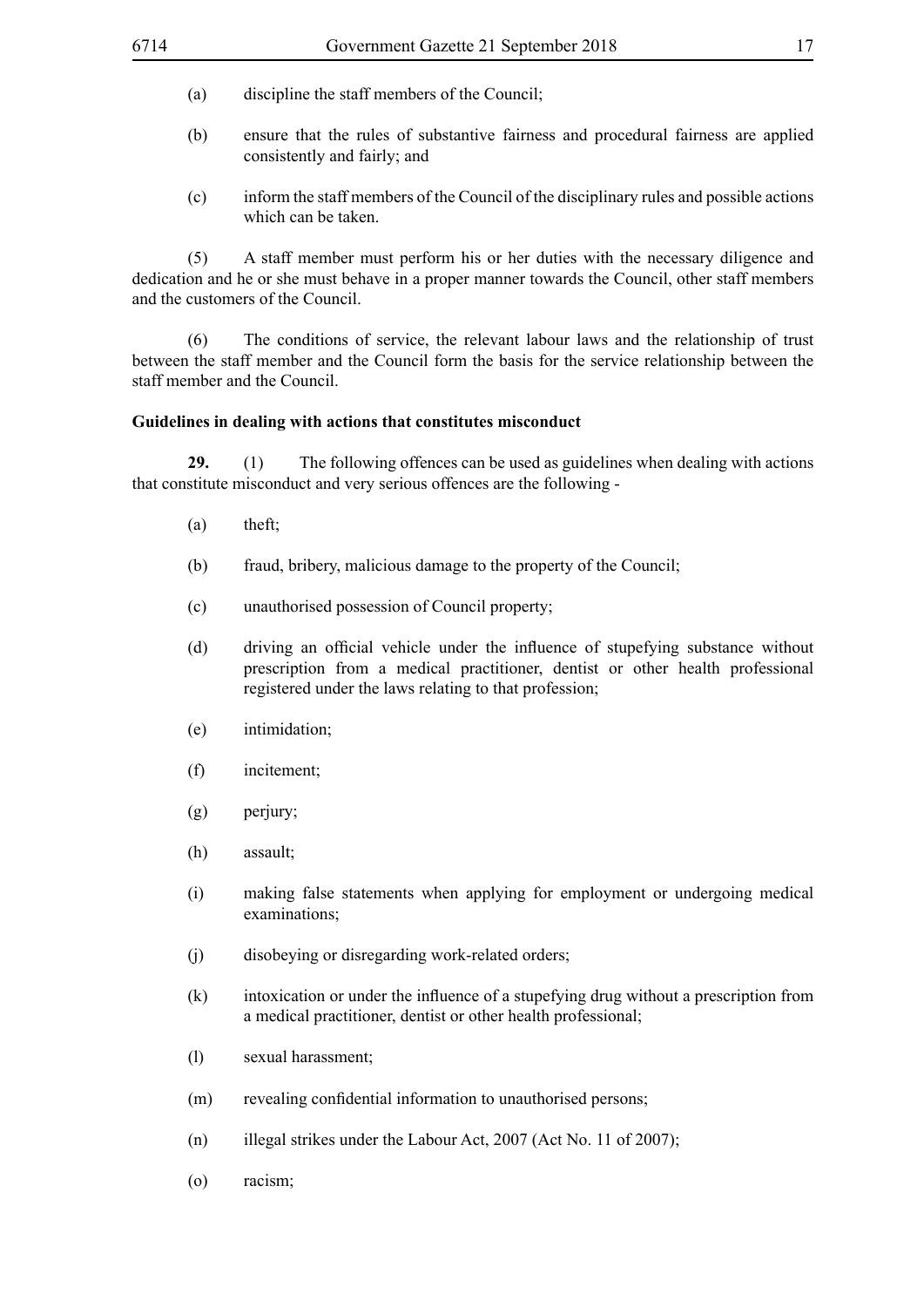- (p) tribalism;
- (q) nepotism;
- (r) gross abuse of authority; and
- (s) gross negligence.

(2) In relation to the very serious offences set out under subrule (1), the relevant person contemplated in section 29(6)(a) of the Act may charge a staff member upon a first offence with misconduct and a formal disciplinary inquiry must be held upon the charge.

- (3) The following are the serious offences -
- (a) disregard of safety standards;
- (b) misuse of Council property for private purposes;
- (c) being under the influence of alcohol or a stupefying substance without any prescription during working hours;
- (d) abuse of sick leave;
- (e) sleeping on duty;
- (f) repeated absence from the workplace while on duty;
- (g) repeated unauthorised or excommunicated absenteeism;
- (h) using abusive language;
- (i) failure to report an accident or damage;
- (i) reckless driving of the motor vehicles of the Council;
- (k) insolence; and
- (l) indolence.

(4) In relation to the serious offences set out under subrule (3), the management committee may -

- (a) upon a first offence, issue a first written warning to the staff member concerned;
- (b) upon a second offence, issue a final written warning to the staff member concerned; and
- (c) upon a third or further offence, cause the relevant person contemplated in section  $29(6)(a)$  of the Act to charge the staff member concerned with misconduct, upon which a formal disciplinary inquiry must follow.
- (5) The following are minor offences -
- (a) poor time control;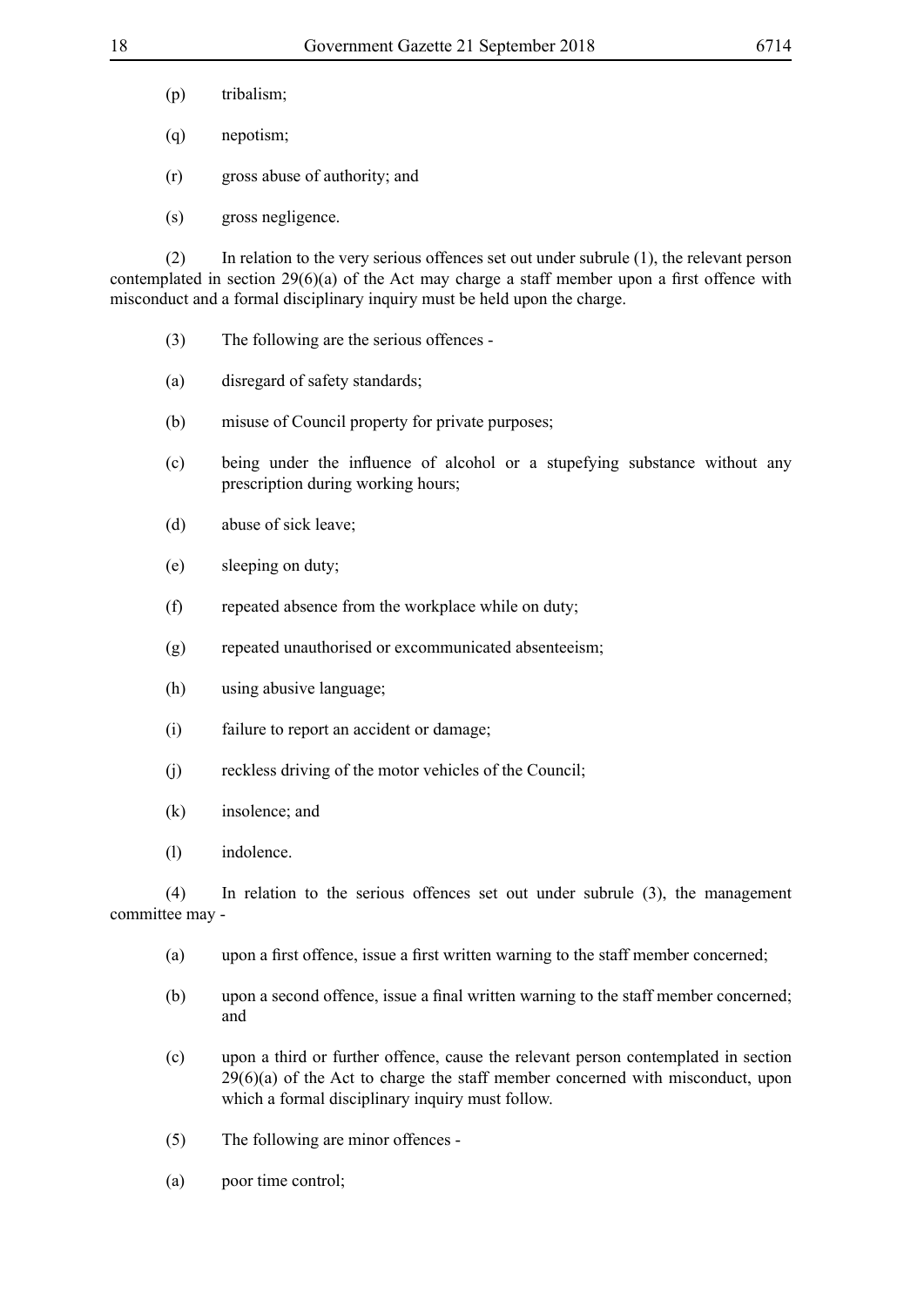- (b) improper conduct;
- (c) carelessness;
- (d) not reporting for overtime without a reasonable excuse, after agreeing in writing to work overtime; and
- (e) not dressed in a clean, decent and tidy manner.
- (6) In relation to the minor offences set out under subrule (5), the management committee may -
	- (a) upon a first offence, issue a verbal warning to the staff member concerned;
	- (b) upon a second offence, issue a first written warning to the staff member concerned; and
	- (c) upon a third offence, issue a final written warning to the staff member concerned.

(7) The types of misconduct set out in subrule (1), (3) and (5) and the possible actions to be taken against a staff member by the management committee set out in subrule (2), (4) and (6) serve as guidelines only and the management committee may, depending on the seriousness of the offence and on consideration of the circumstances, in accordance with the Act take a different course of action.

(8) The relevant person contemplated in section  $29(6)(a)$  of the Act must charge a staff member on a charge sheet substantially corresponding with Form A of the Annexure and the charge sheet must set out the charge or charges against a staff member and the procedure to be followed by the staff member.

(9) In the circumstances where the management committee intends to issue a verbal warning or a written or final warning to a staff member, the management committee must first conduct or cause to be conducted, an informal inquiry into the alleged misconduct during which the staff member must be granted an opportunity to present his or her case.

(10) An informal inquiry contemplated in subrule (9) must be attended by the staff member, the management committee or its representative and a third impartial party to record the proceedings.

(11) Where the management committee or its representative is upon the conclusion of the informal inquiry not satisfied with the explanation of the staff member, the management committee or its representative may issue a verbal warning or issue a written or final warning to the staff member and the warning must be recorded on the personal file of the staff member.

 (12) The staff member who is issued with a verbal, written or final warning may appeal to the Council in writing if he or she does not agree with the verbal, written or final warning of which the Council must make a final decision regarding the validity of the warning.

# **Type of warnings**

**30.** (1) The types of warnings set out in subrule (2) serve as guidelines for the application of -

(a) section  $29(6)(f)(i)(bb)$  of the Act after the conclusion of a formal disciplinary inquiry; and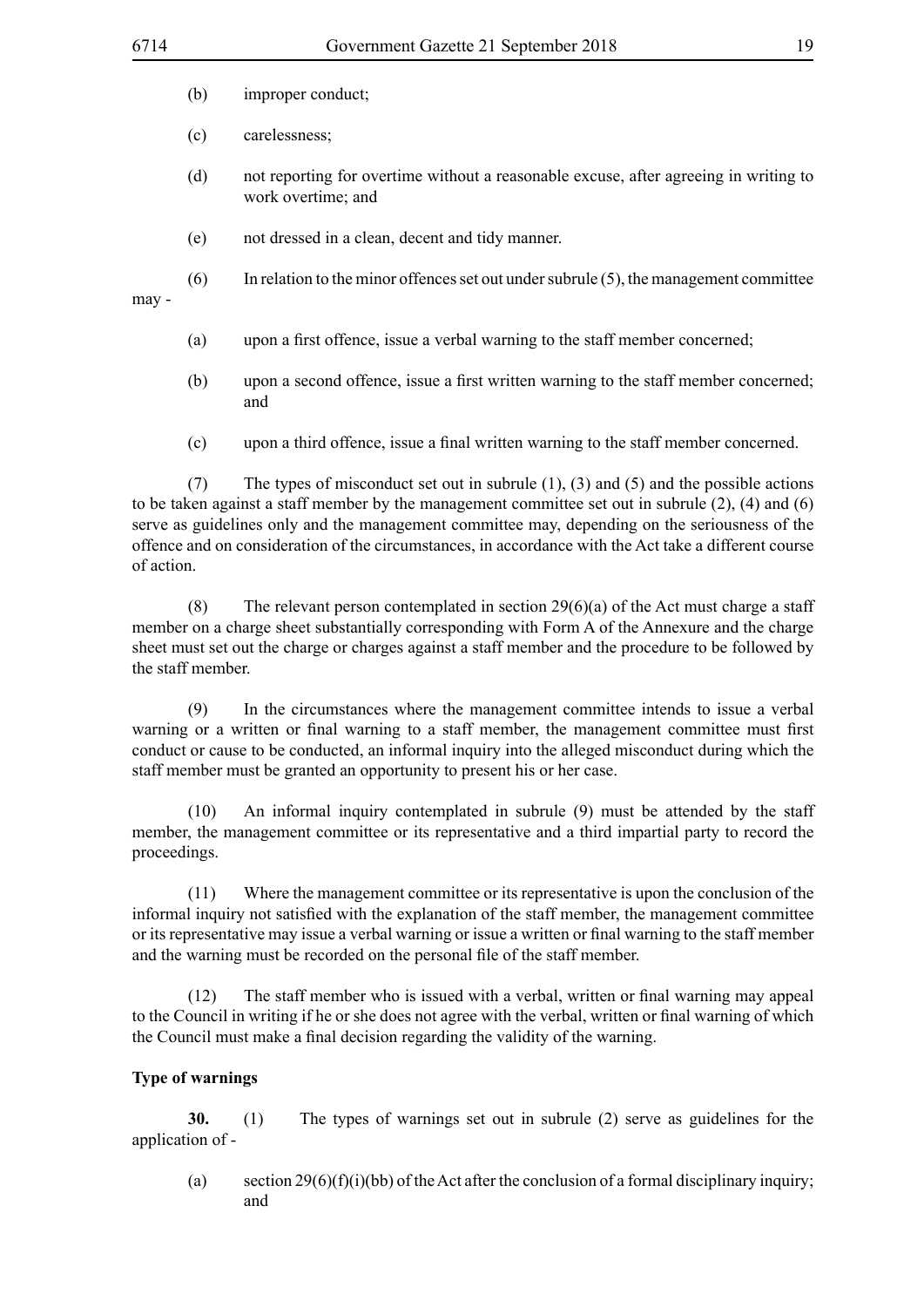- 
- (b) an informal disciplinary inquiry as contemplated in rule 29(9) to (11).
- (2) The types of warnings are as follows -
- (a) the first type of warning is a verbal warning given in less serious circumstances and it is normally valid for a period not exceeding three months;
- (b) the second type of warning is a first written warning and is normally given where verbal warnings for minor offences have been unsuccessful or in the case of a first serious offence and it is normally valid for a period not exceeding six months; and
- (c) the third type of warning is a final written warning and is normally given where written warnings for serious offences have been unsuccessful or in the case of a very serious offence and it is normally valid for a period not exceeding 12 months.

# **Procedural fairness during disciplinary inquiry**

**31.** (1) The Council, the management committee, the chief executive officer and the staff member concerned must observe the disciplinary procedures set out in the Act and in these rules.

(2) The persons conducting a formal disciplinary inquiry may only consider or apply punitive measures after an inquiry has been finalised.

(3) A staff member has the right to an interpreter where he or she requires an interpreter during a disciplinary inquiry.

 (4) The staff member must be in a fit, conscious and sober state of mind during a disciplinary inquiry.

(5) A staff member or his or her representative who requires additional time to prepare the staff member's case, must request the chairperson of the formal disciplinary inquiry in writing for a postponement of the inquiry after the disciplinary inquiry committee has convened for the first time.

(6) Despite subrule (5), the chairperson of a formal disciplinary inquiry may where he or she suspects that a staff member is unduly delaying the inquiry -

- (a) warn the staff member to not unduly delay the inquiry; and
- (b) where the delay continues, the chairperson may set a time frame within which an inquiry must be concluded.

(7) The staff member who is charged with misconduct has the right to a procedurally and substantively fair disciplinary inquiry even though evidence exists that warrants an immediate dismissal.

#### **Substantive fairness during disciplinary inquiry**

**32.** (1) A staff member must have been reasonably aware of the provision of the Act or the rule that he or she has transgressed in order for the disciplinary inquiry to find him or her guilty of misconduct.

(2) The staff member must fully understand the charge against him or her and the person charging the staff member must, where requested, explain the charge to the staff member.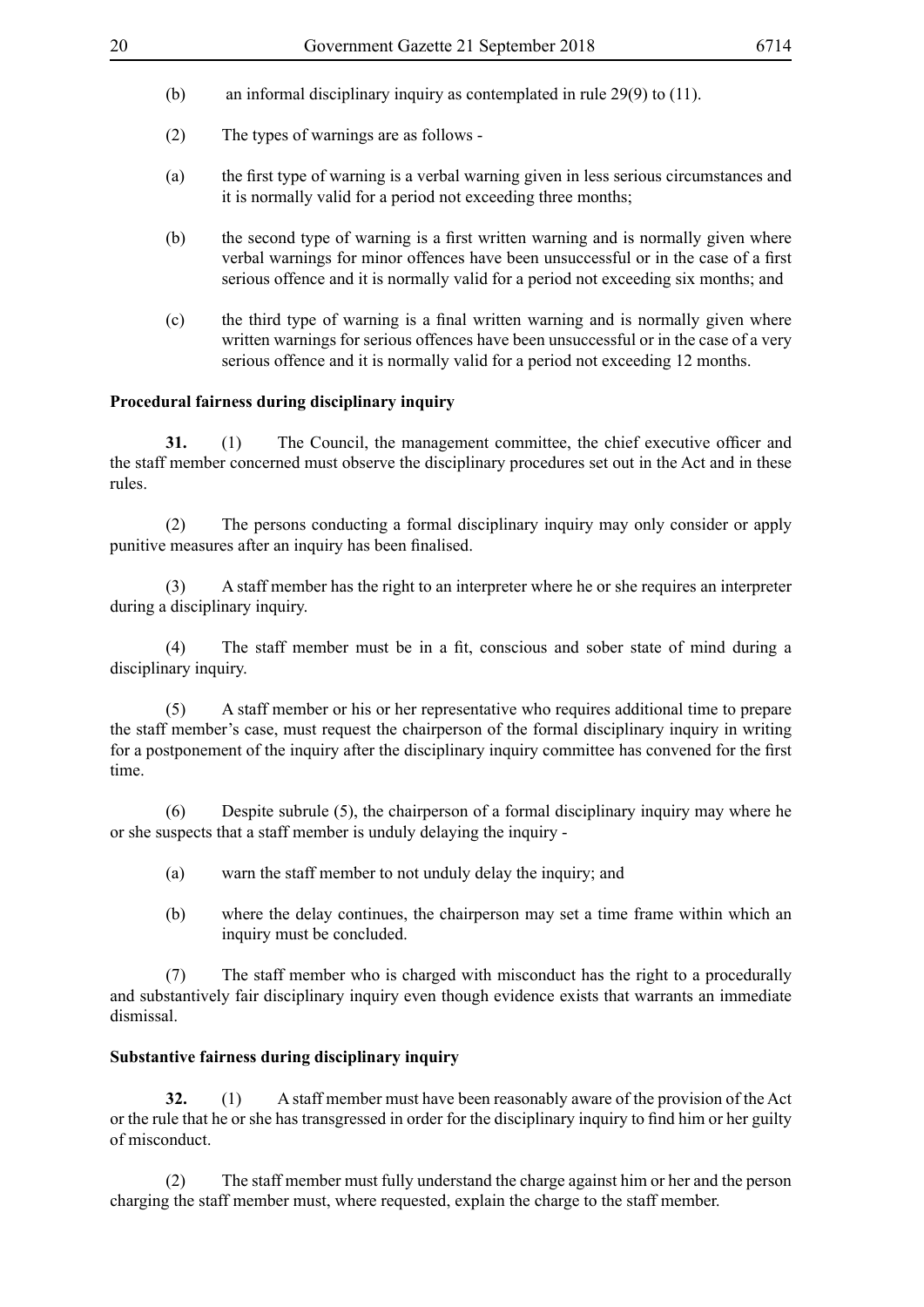(3) Before a staff member is charged with misconduct, the person charging that staff member must ensure that there is sufficient proof of misconduct on the balance of probabilities.

#### **Suspension**

**33.** (1) The management committee may, at any time before or after a staff member is charged with misconduct, suspend a staff member in terms of section 29(6)(b) of the Act with or without pay, where the nature of the misconduct dictates that the staff member be removed from his or her place of duty or if the possibility exists that the staff member may interfere or tamper with witnesses or evidence.

(2) In terms of section  $29(6)(b)$  of the Act the chief executive officer may only be suspended with the written approval of the Minister.

(3) The management committee must determine the period of suspension of a staff member.

(4) A staff member may be suspended without pay for -

- (a) the duration of the formal disciplinary inquiry; or
- (b) for a period not exceeding six months,

whichever period is the shortest.

(5) A staff member who has been suspended with or without pay, may within seven days after he or she is notified of the suspension, appeal in writing to the Council against the validity of his or her suspension or against his or her suspension without pay.

(6) Upon considering the appeal of the staff member in subrule (5), the Council must make a final decision as to the validity of the suspension of that staff member or to the suspension of that staff member without pay.

(7) A staff member who has been suspended must be permitted to reassume his or her official duty and must be paid his or her full remuneration for the period of his or her suspension -

- (a) if no charge of misconduct is brought against him or her under section 29(6)(a) of the Act;
- (b) if he or she is found not guilty on any charge of misconduct;
- (c) if his or her appeal is sucessful against any finding that he or she is guilty on any charge of misconduct; or
- (d) if an action under section 29(6)(f)(i)(bb) or (cc) of the Act is taken against the staff member.

(8) A staff member who has been suspended and against whom an action under section  $29(6)(f)(i)(dd)$  has been taken, must assume duty at the reduced salary or the lower grade or both at the reduced salary and in the lower grade and the reduced salary must be paid to the staff member for the period of suspension unless payment at the former higher salary has already taken place during that period.

(9) The suspension of a staff member may at any time be cancelled by the Council if in its opinion the reason for the suspension has lapsed, but the cancellation of the suspension may not affect any proceedings in connection with the charge of misconduct.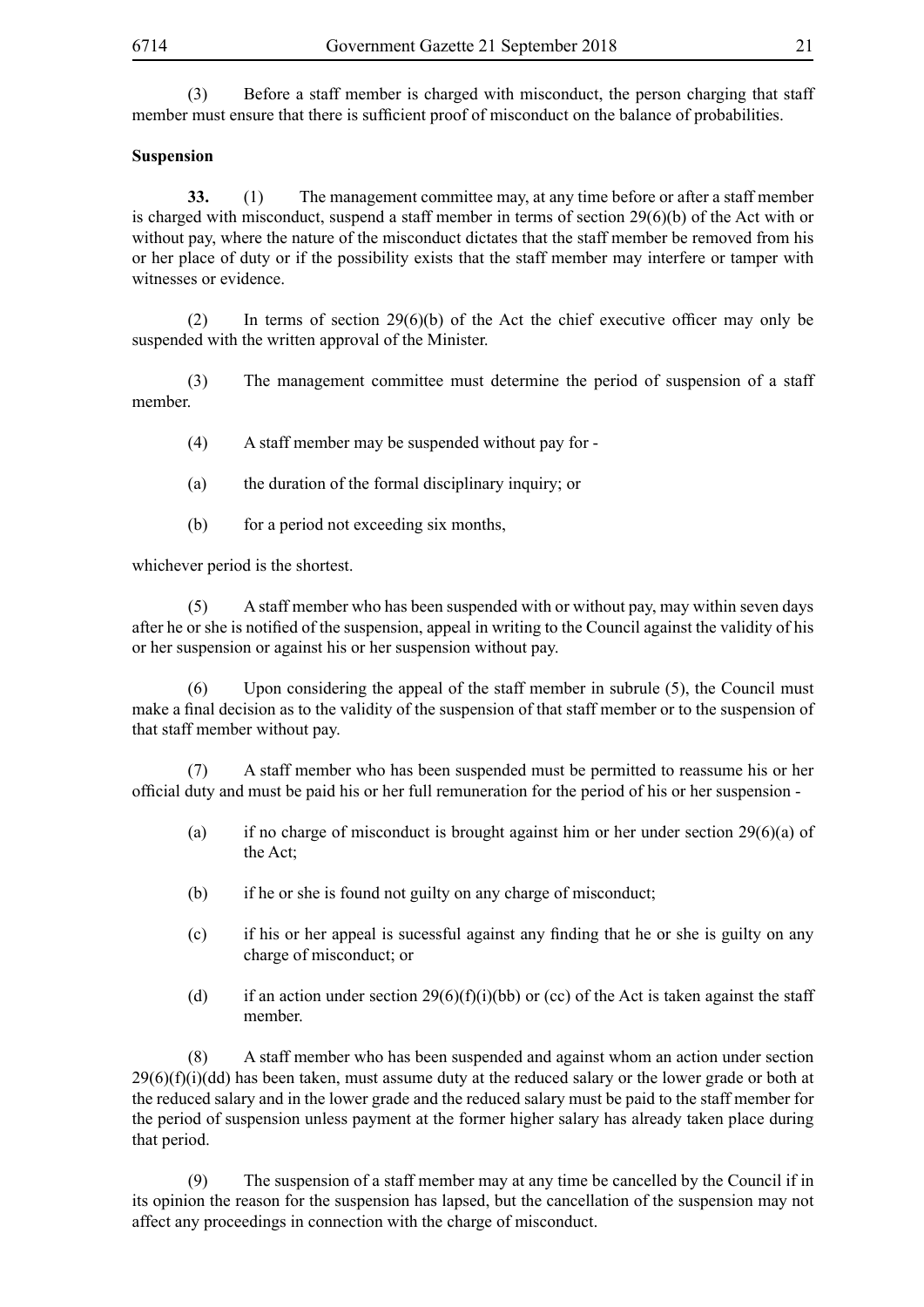# **Persons conducting disciplinary inquiry**

- **34.** (1) For the purpose of section 29(6) of the Act the management committee may appoint -
	- (a) a legal practitioner contemplated in section 29(7) of the Act to hold the inquiry and to act as chairperson;
	- (b) a staff member of the Council contemplated in that section to inquire into a charge; or
	- (c) a staff member or any other person having knowledge and experience in labour law to inquire into the charge.

(2) The person appointed to inquire into the charge as contemplated in section  $29(6)(d)$ of the Act must act as an investigating officer collecting evidence and leading the inquiry against the staff member so charged with misconduct.

#### **Appeals**

**35.** (1) This rule is subject to the appeal procedures set out in section  $29(6)(g)(i)$ and  $29(6)(gA)(i)$  of the Act.

(2) An appeal contemplated in section  $29(6)(g)(i)$  or  $29(6)(g)(i)$  must be lodged on a form substantially corresponding with Form B of the Annexure and must be delivered within seven days of notification of the finding or action contemplated in section 29(6)(f)(ii) or 29(6)(g)(ii) to the management committee.

(3) A staff member appealing against the outcome of the inquiry may appeal on the following grounds -

- (a) an error of fact or in law which lead to a finding in terms of section  $29(6)(f)(i)$ ;
- (b) severity of the action taken in terms of section  $29(6)(g)(ii)$ ;
- (c) procedural and substantive inconsistencies and unfairness in terms of but not limited to the provisions of rule 31 or 32; or
- (d) a discovery of new evidence discovered after the conviction that could lead to an acquittal of the charges against him or her.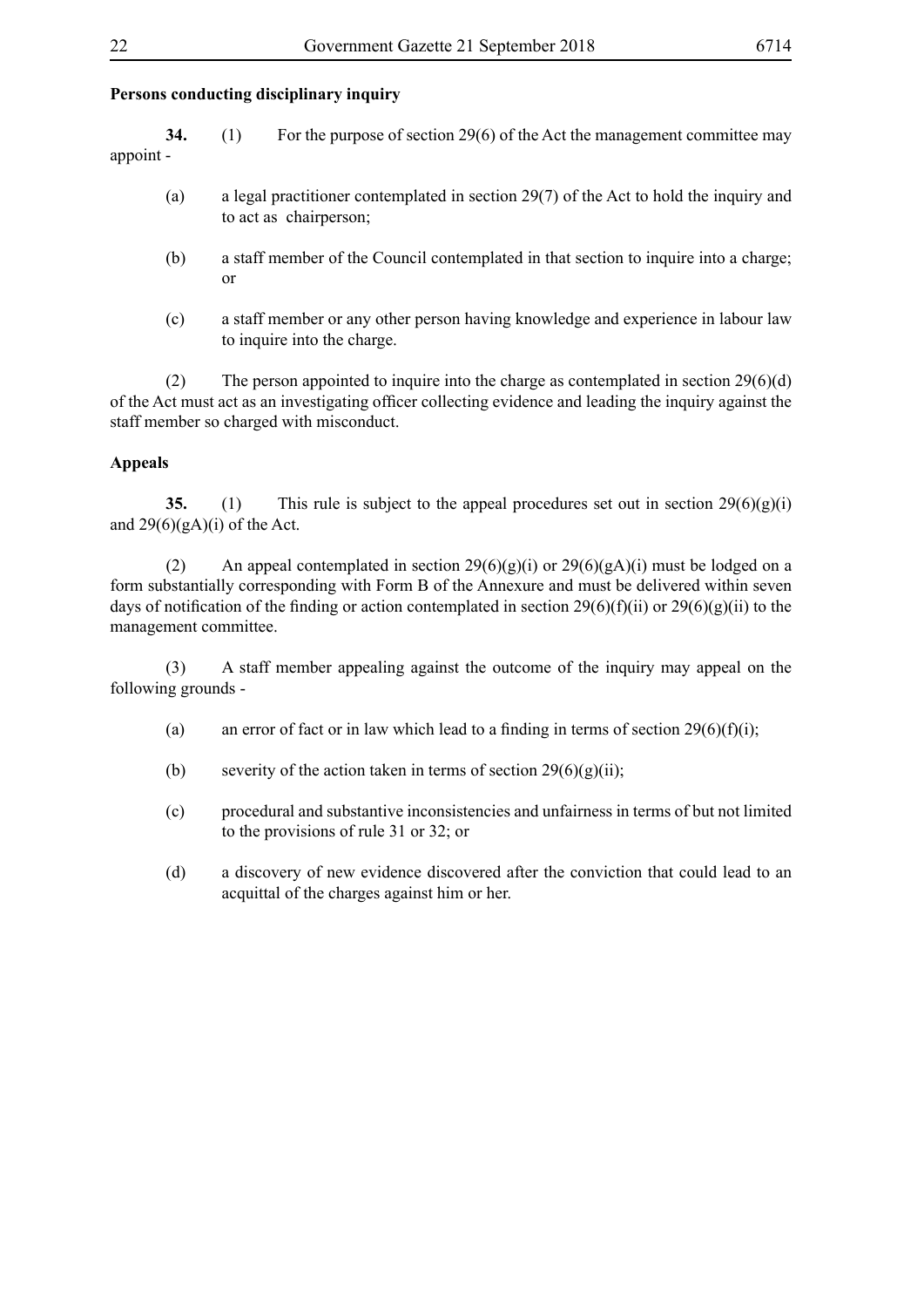# **FORM A**

# **CHARGE SHEET**

# **RUACANA TOWN COUNCIL**

vs.

........................................................................

Be informed that in terms of section 29(6)(a) of the Local Authorities Act, 1992, and the Ruacana Town Council Personnel Rules, 2018, you are hereby charged with misconduct in that you contravened the following section(s) of the Act / rule(s) of the Personnel Rules, 2018\*:

1. ..................................................................................................................................................

2. ..................................................................................................................................................

Particulars of the alleged Misconduct

............................................................................................................................................................... ............................................................................................................................................................... ............................................................................................................................................................... ...............................................................................................................................................................

You are requested to plead to the abovementioned charges. Upon a plea of guilty, you are requested to furnish the Head of the Human Resources Department with a written explanation (why you are pleading guilty) within seven (7) days from the date you receive this notice.

- 1. I plead guilty / not guilty to charge 1.
- 2. I plead guilty / not guilty to charge 2.

I attach / do not attach\* a statement hereto:

...................................................................... ...................................................... **SIGNATURE DATE**

Be further informed that at the hearing, you:

- have the right be represented by your shopsteward, work place trade union representative, fellow staff member of your choice or any other person of your choice;
- \* the right to present your case;
- \* the right to call witnesses to give evidence in support of your case;
- \* the right to controvert evidence produced against you;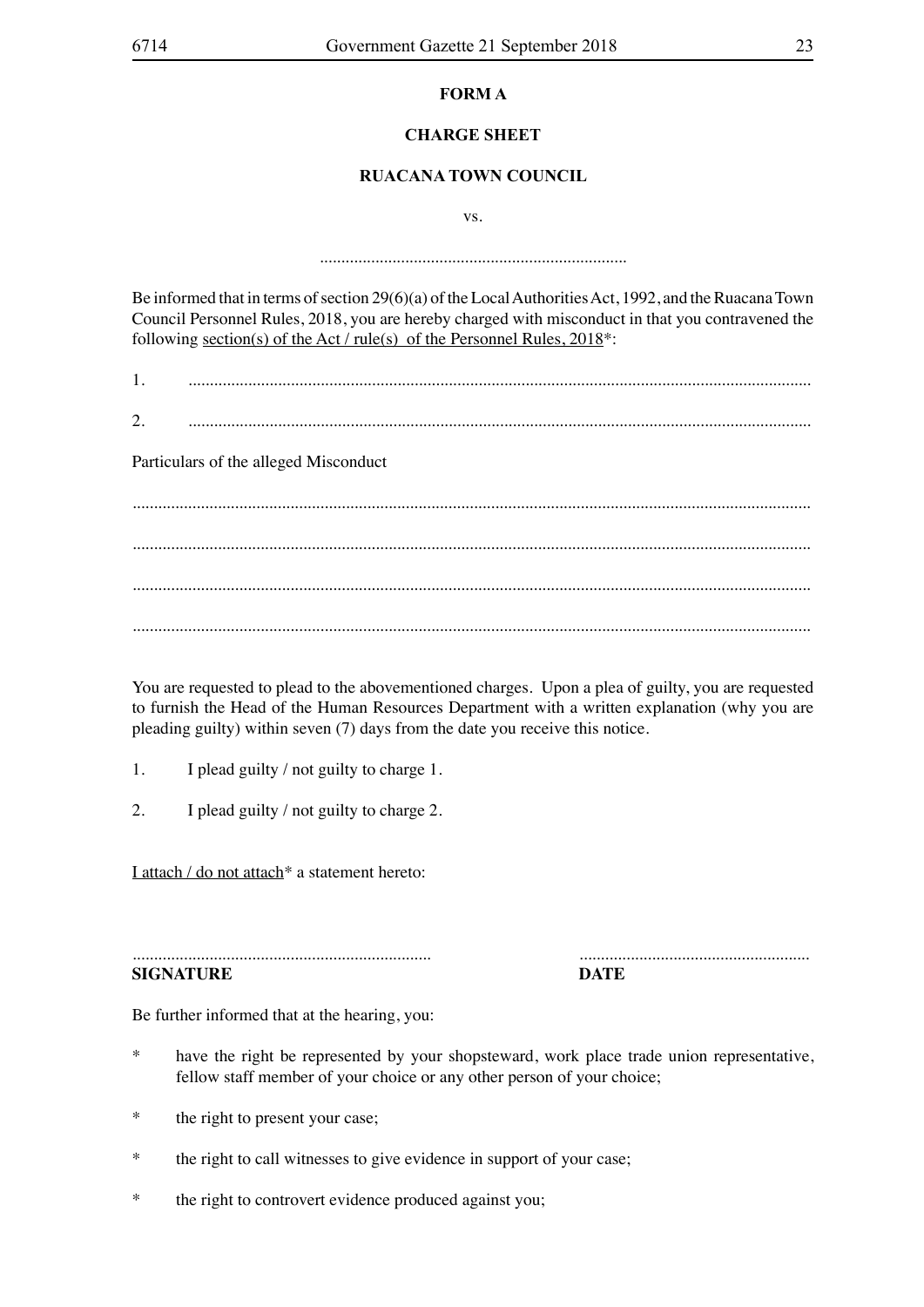- \* the right to cross-examine witnesses;
- \* the right of access to documents produced in evidence or in connection with the alleged misconduct;
- \* the right to appeal against the decision, if found guilty of misconduct; and
- \* the right to appeal against the action taken after being found guilty of misconduct.

*(\* Delete whichever is not applicable.)*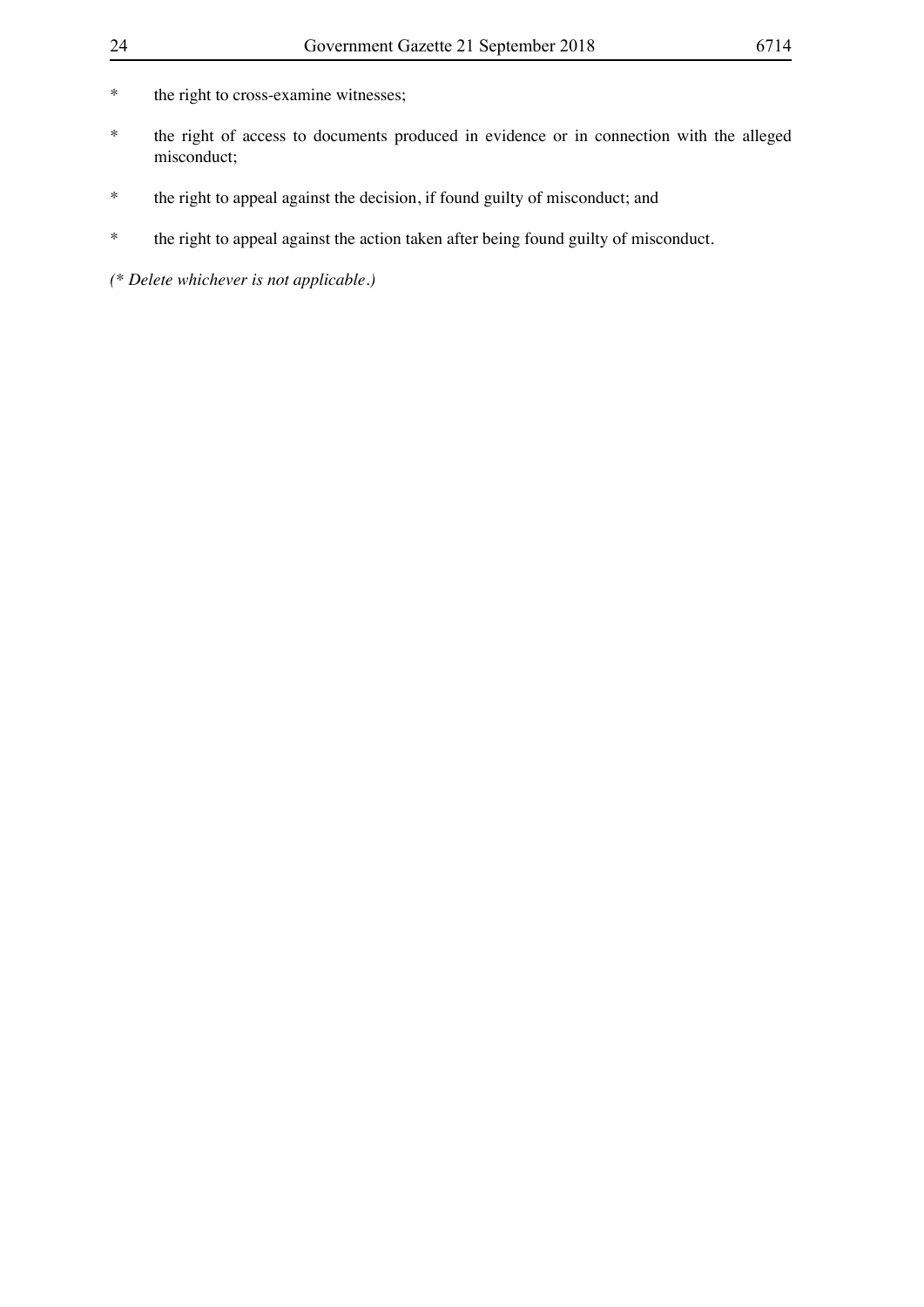# **FORM B**

# **NOTICE OF APPEAL**

...............................................................................

#### **And**

#### **RUACANA TOWN COUNCIL**

Kindly take Notice that I ....................................................................................................................... *(full names and surname of staff member)* hereby note an appeal against -

- (a) being found guilty of misconduct; or
- (b) the action taken upon being found guilty of misconduct; or
- $(c)$  both  $(a)$  and  $(b)$ ,

during a Formal Disciplinary Inquiry held on ..........................................., on the following grounds:

# **1. Appeal against a finding made in terms of section 29(6)(f)(i) of the Local Authorities Act, 1992**

 The management committee has not proven on a balance of probabilities that I am guilty of misconduct, for the following reasons -

- (a) ........................................................................................
- (b) ........................................................................................
- (c) ........................................................................................

# **2. Appeal against an action taken in terms of section 29(6)(g)(ii) of the Local Authorities Act, 1992**

 The management committee has taken the wrong or an unreasonable action after I was found guilty of misconduct for the following reasons:

- (a) ....................................................................................
- (b) ....................................................................................
- (c) ....................................................................................